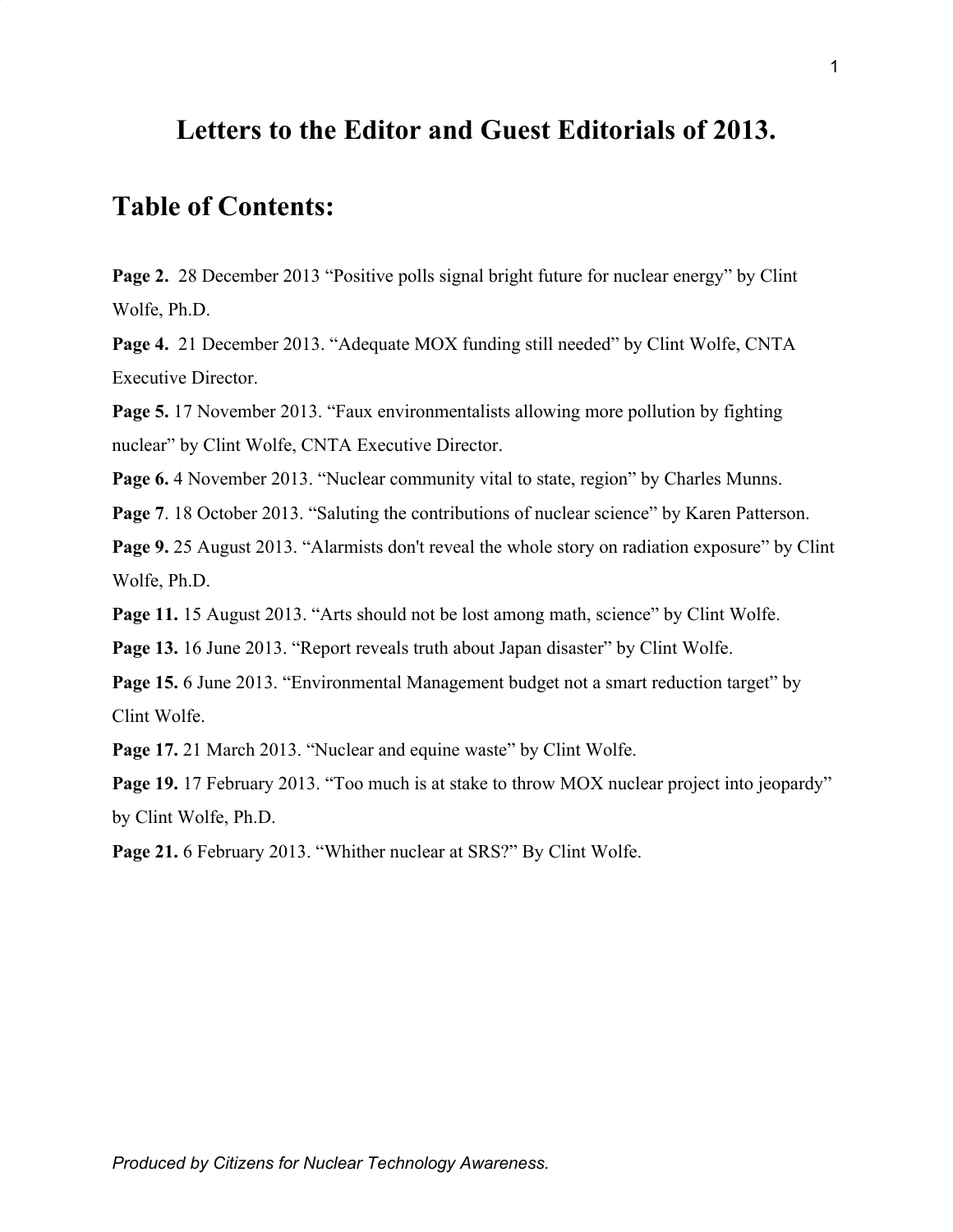28 December, 2013

## **Positive polls signal bright future for nuclear energy**

By Clint Wolfe, Ph.D. Guest Column for *The Augusta Chronicle* Augusta GA

Since nuclear power has an impressive record for safety and good economic performance in the United States, and doesn't face the price volatility that natural gas does, it will be with us for a long time.

Consider safety. These days, people who live near nuclear plants tend to show even greater support for nuclear power than the general public does. According to a national poll, 81 percent of the people who live within a 10-mile radius of a nuclear plant favor the use of nuclear power - 47 percent strongly. Among the public at large, 68 percent favor nuclear power, 29 percent strongly.

**EVEN MORE REVEALING**, 86 percent of plant neighbors say they have a favorable impression of the nuclear plant closest to where they live and the way it has operated in recent years. Safety is the main reason for this view, inasmuch as 84 percent gave their local plants a high rating for safety.

What seems so revealing about the poll is that it indicates supporters of nuclear power are being upstaged by opponents whose false claims seem to garner much of the attention from Washington policymakers. This is especially clear if we try to understand why the current administration, which professes to be concerned about climate change, did not include carbon-free nuclear power in a directive requiring the federal government to purchase 20 percent of its electricity from renewable energy sources by 2020. Anyone who talks about a lack of support for nuclear power simply hasn't done the math.

The poll, conducted by Bisconti Research, found that of those who live near nuclear plants, 68 percent said that if more electricity-generating capacity is needed, it would be acceptable to add a new reactor at a nearby site.

**THE EVIDENCE IS** overwhelming that by failing to respond effectively to public support for nuclear - by not even making the need for a balanced mix of sources a top energy priority - the administration is impeding the long-term growth of nuclear power and stunting potential reductions in our greenhouse gas emissions. A forecast by the Energy Information Administration gives it only 3 percent of new capacity for electricity generation through 2040 - the same as for much-criticized coal.

**TRUE, CHEAP AND** abundant natural gas is partly to blame. EIA forecasts that gas-fired electric power will grow 20 times as fast as nuclear power through 2040. The sluggish economy also is a factor, reducing the need for new power plants in many states. This is bad news for those who want to reduce carbon emissions from our energy sources and have more stable prices for energy-producing fuel. While natural gas is a cleaner-burning source of energy than coal, leakages of natural gas (methane) into the atmosphere contribute to the problem, as methane is a much more potent greenhouse gas than carbon dioxide. Leakages occur during extraction, handling and transportation of natural gas. When natural gas is burned, carbon dioxide is the greenhouse gas produced.

Consumers will be at the mercy of relatively unstable prices for natural gas, as gas prices can be extremely volatile and represent a large portion of the cost of generating electricity. Nuclear fuel, on the other hand, represents a relatively small percentage of the cost of generating electricity.

**WE SHOULD KEEP** in mind that nuclear power plants in the United States provide extraordinary economic benefits. Here at home, Georgia's four reactors provide 28 percent of Georgia's electricity and South Carolina's seven reactors generate 51.2 percent of the state's power. Based on national averages, each reactor employs between 400 and 700 highly-skilled workers, has a payroll of about \$40 million and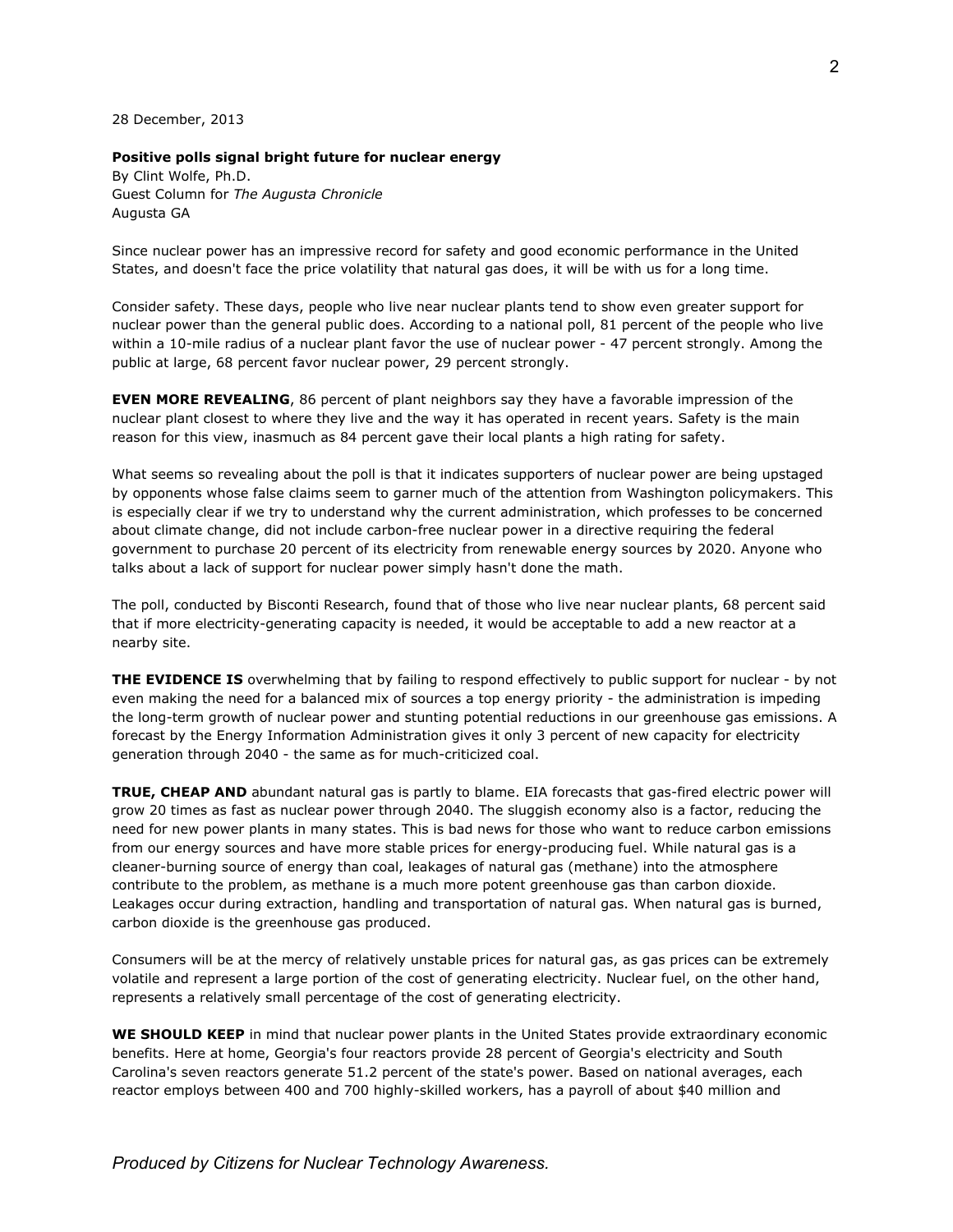contributes \$470 million to the local economy. Additionally, four reactors using advanced technology are under construction in Georgia and South Carolina, moving appreciably nearer reality.

With public support and an attentive government, nuclear power should have a very bright future. Back to Letters Index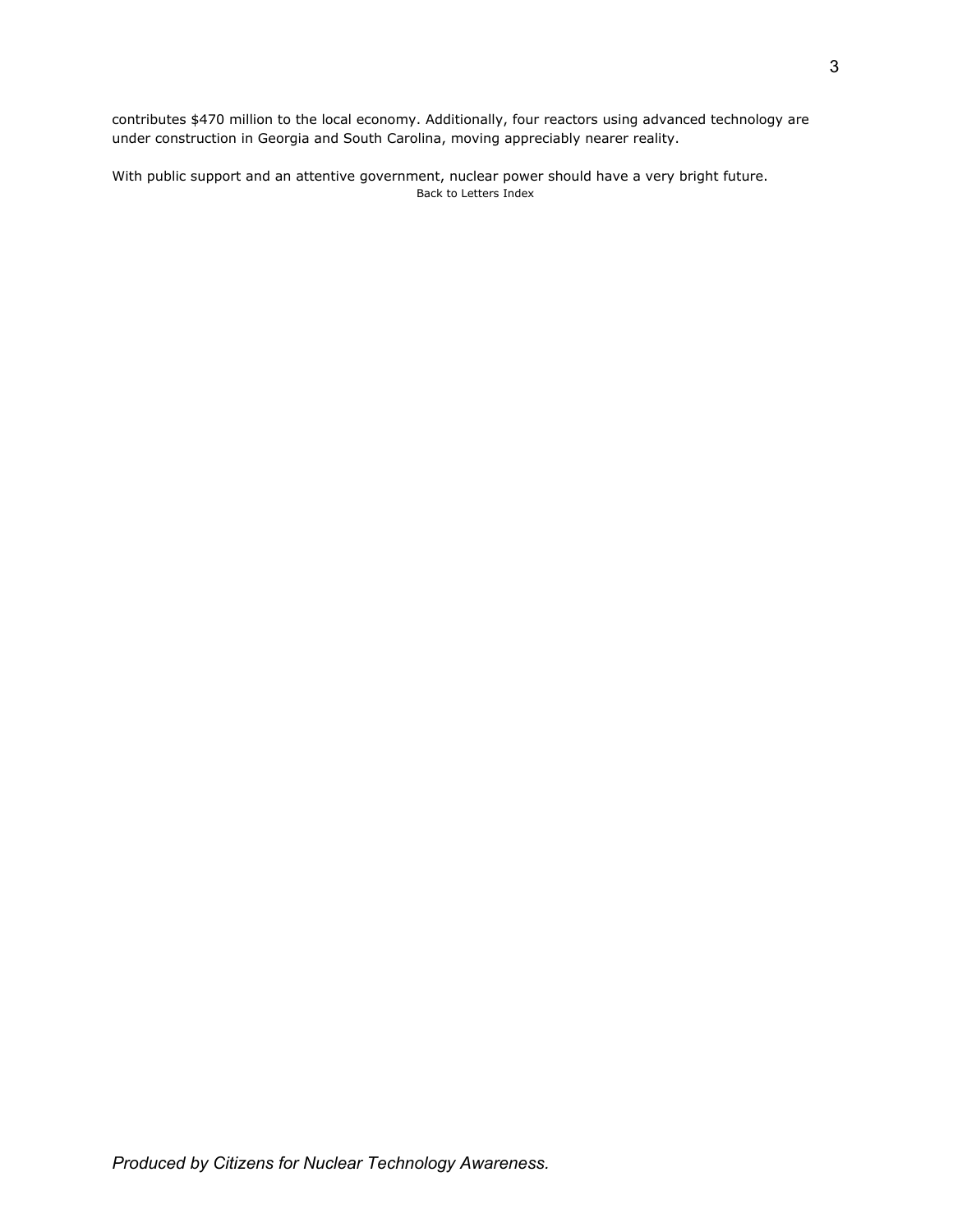21 December, 2013

## **Adequate MOX funding still needed**

By Clint Wolfe, CNTA Executive Director Letter to *The Aiken Standard* Aiken SC

A recent headline in the Aiken Standard shouted out good news for Aiken and for hundreds of employees at the Savannah River Site who are working on the Mixed Oxide Fuel Fabrication Facility - or MOX.

The 2014 Defense Authorization Act proposes to provide \$360 million for MOX for 2014, which is \$40 million more than was in the president's budget request.

Lest we get giddy over this very real success, we should realize that this level of funding is still far short of what is required to recoup time on scheduled implementation of this program. It does, however, buy time to fight another day.

To be sure, another fight will be in the offing as opponents of MOX continue to rail against the project citing overruns, life-cycle costs including operations and lack of customers for the fuel.

They will convince the government to evaluate other options again - this has been done over and over again at great expense - but the agreements with the Russians specify eliminating plutonium 239 by turning it into MOX fuel. Other approaches to dispose of plutonium were rejected during negotiations with the Russians in favor of a method to eliminate plutonium 239, i.e., MOX.

Proponents of other approaches have not shared with us how they will get the Russians to agree on what their life-cycle costs would be. Indeed, doing nothing has unlimited costs to the American taxpayer as annual costs for safeguarding, surveillance and accountability of plutonium 239 amount to hundreds of millions of dollars per year ad infinitum.

The "lack of customers" argument is a specious one because this project was never intended to make money from sale of fuel. It was only to provide some measure of cost recovery that will still happen when we get close enough to delivery dates for fuel assemblies.

It is unfortunate that the Aiken Standard chooses only to include opinions such as those attributed to Friends of the Earth in what are supposed to be news articles without balancing them with opinions from citizens who have a different opinion of the value of the project.

Everyone is entitled to their opinions, but shouldn't they all be on this page with my letter?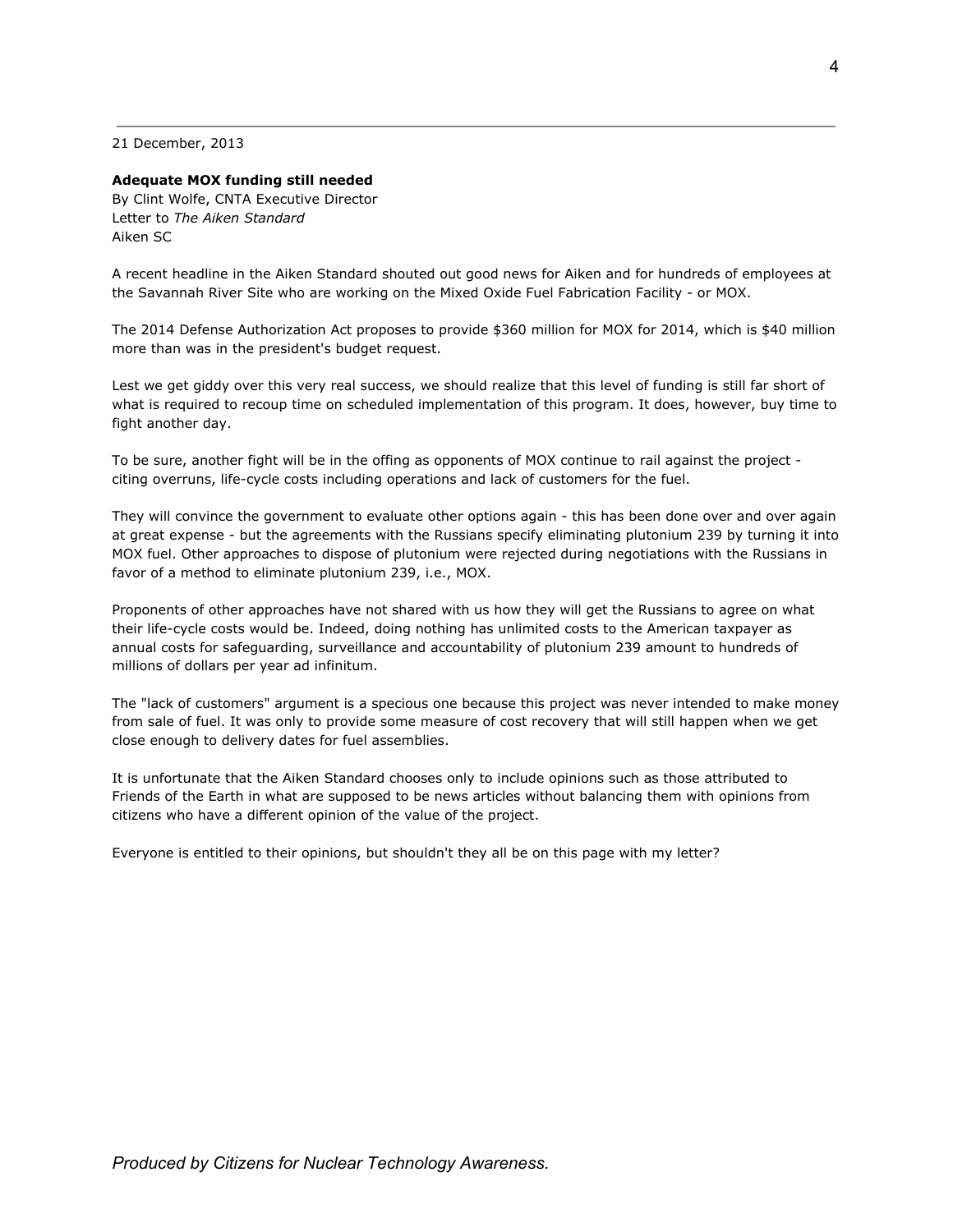17 November, 2013

#### **Faux environmentalists allowing more pollution by fighting nuclear**

By Clint Wolfe, CNTA Executive Director Guest Editorial for *The Augusta Chronicle* Augusta GA

A colleague sent me an e-mail the other day prefaced with his remark, "Enviros will never get it." He was sending me an article from Bloomberg News on Nov. 5 reporting that California's Air Resources Board's website posted data showing that emissions from natural gas fired power plants rose 35 per cent to 41.6 million tons last year in California. Chief among the reasons for the rise in emissions was the shutting down of the San Onofre nuclear power plant in January 2012.

This plant had long been a target of anti-nuclear activists (masquerading as environmentalists). There was nothing wrong with the reactor, but the new steam generators were undergoing some vibration problems at full power and the utility, the state regulators, and the Nuclear Regulatory Commission could not agree on how to economically return the unit to full power. Tiring of the uproar, the bad press, and the frustration of dealing with indecisive regulation, the utility did what any good business entity would do - they took advantage of record low natural gas prices and replaced the emission free nuclear power with power producing tens of metric tons of air pollution. Californians, and to a lesser extent, all of us, are left to deal with the consequences of this "victory" for the bogus environmentalists. We cannot blame utilities for behaving as rational economic beings when it comes to their choices for providing the electricity we all demand. If regulation and lack of energy policy make it financially risky to invest in nuclear power, they are left with only one real alternative - fossil fuels. If hydropower is available it can help. Wind and solar cannot be relied upon without equivalent capacity available from fossil or nuclear.

Consider these consequences - no less than the World Health Organization estimates that as many as 7 million people die each year due to the burning of fossil fuels. This is the immediate impact on human health and ignores the probable longer term impacts on acidification of our oceans and climate change. If we use data from peer reviewed scientific studies by James Hansen who first sounded the alarm as a NASA climatologist concerning the potential for climate change, we can quantify the effect on human health of the San Onofre shutdown. Hansen's data showed about 30 deaths per million tons of carbon dioxide emissions. Since California had about 41.6 million tons of emissions in 2012, more than 1200 people probably died due to air pollution there. About 300 deaths would therefore be attributed to shutting down San Onofre. These rates apply to 2012 and to every year in the future where the current status quo is maintained.

It is frustrating to know that most anti-nuclear sentiment stems from fear of radiation exposure. It is frustrating because this country's nuclear power safety record is spotless with respect to harming the public, despite persistent erroneous claims to the contrary. Frustrating because fear of radiation is unwarranted except for very high doses, yet we let unwarranted fear deny us the benefits of clean affordable energy. Frustrating because no matter how many unbiased, well designed studies debunk the myth of the dangers of low-level radiation many people prefer to cling to the fallacy that low levels of radiation are dangerous. This leads to our country relying on energy sources known to pollute, kill, and sicken rather than a source which has never had a fatality after 55 years of providing what is now about 20 per cent of the nation's electricity. All credible scientific studies of low levels of radiation are at worst inconclusive regarding negative effects on human health, and at best, show a beneficial effect.

It is time we came out of the nuclear dark ages into the bright light of clean safe energy for our people and our planet.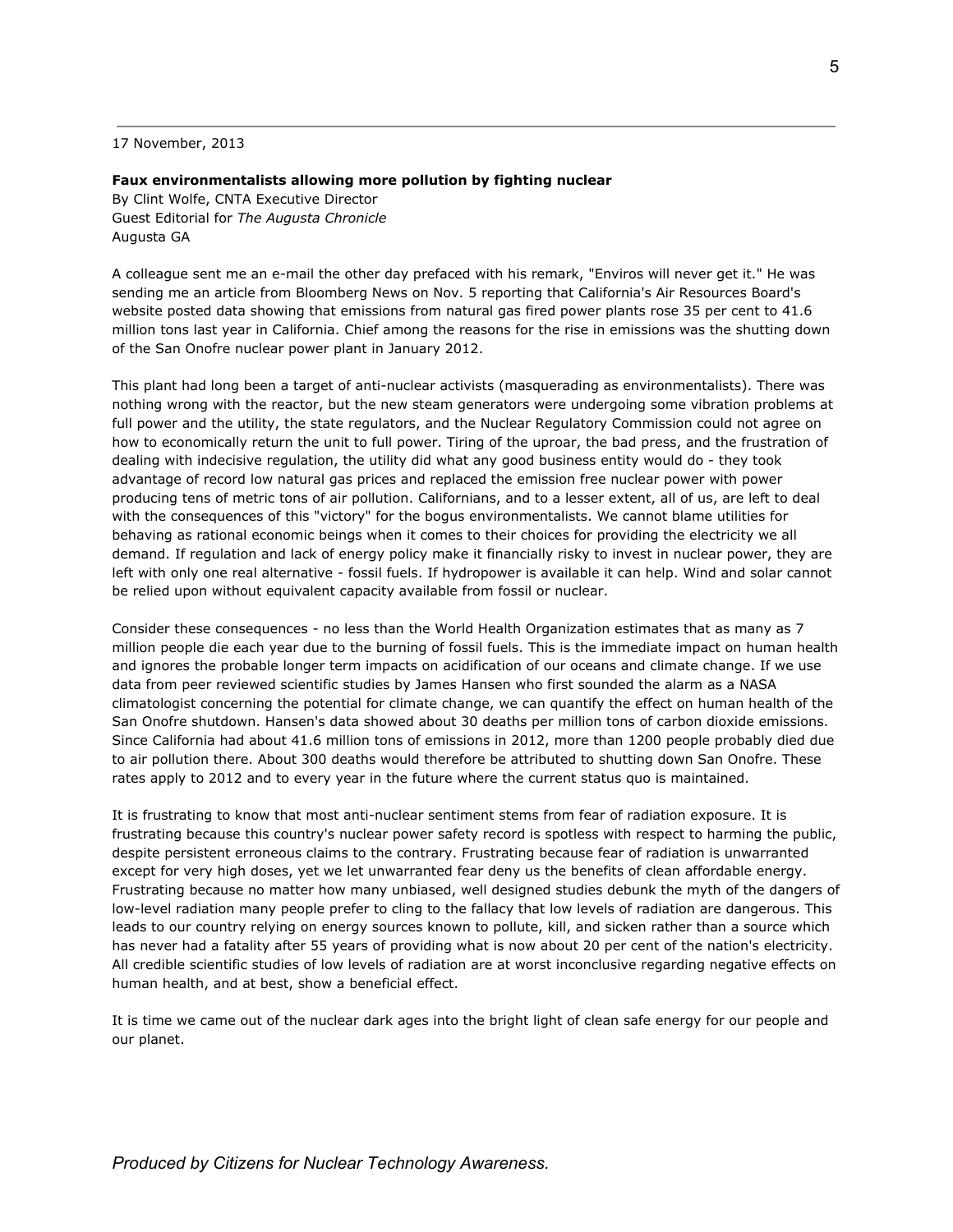4 November, 2013

## **Nuclear community vital to state, region**

By Charles Munns Special to *The Aiken Standard* Aiken SC

Can you describe what makes our community so special? What do you feel about our nuclear industries? Have you tested your beliefs lately? Did you attend any of the many public educational events last week: Teller Lecture, Pandora's Promise Movie, or the Citizens for Nuclear Technology Awareness Educational Forum?

I did and have to say that it was worthwhile, informational and enlightening. I learned that more than \$1 out of every \$4 spent in our region is a result of our nuclear industries, the same for occupied homes - 1 of every 4. A majority of the support going to our local charities is from our Nuclear Community. Throughout the week, I learned how important the nuclear industries are to our nation's security, to our state's competitiveness, and to our local quality of life.

At the national level, our nuclear community provides national security through a Strategic Deterrent Capability, through enhancing our non-proliferation efforts, and by contributing to homeland security sensors, detection and forensics. All together we contribute more than any other region. The Savannah River Site, a part of our nuclear industry, provides national leadership for the care of our environment.

We have the Department of Energy's only Environmental Management National Laboratory, and while it also does many other things, it leads in providing science, techniques, procedures, and standards for the world in the care of nuclear materials. We also lead the nation in energy security through the percentage of clean, reliable and economical "base load" nuclear provided electrical power.

At the state level, the nuclear industries provide low and stable electrical rates that are driving our economic engines. They are among the largest employers in the state, providing jobs, local procurement, and tax revenue. The nuclear culture of professionalism, exactness, safety, and "measure twice cut once" spills over into other industries and makes them better. Locally, besides their very significant economic impact - \$1 out of every \$4 spent in our town - these industries have contributed to what Aiken "is" and provide a promise for what it can be. Its contributions to our region are immense: a shared history, a "glue" to hold together our community, the strengthening of our social capital, political capital and financial capital, the volunteer leadership in our community agencies, our social groups, our church activities, and our recreational programs. Our region would not be as we know it without our nuclear community.

Whether you understand the nuclear industry or not, can articulate its value or not; it's good to reflect on how you view it and why you feel that way. I would suggest you watch or set your DVR/VCR's to record the Robert Stone movie "Pandora's Promise." It is scheduled to air on CNN on Nov. 7 at 9 p.m.

Healthy communities understand and support the industries and cultures that make them special.

In our case that is our nuclear community, our manufacturing industries, our equestrian sector, the retirement communities, and Aiken's rich historical roots. This month is a good time to learn more about the value provided to us by our nuclear community.

Charles Munns is an Aiken resident, a retired vice admiral in the U.S. Navy, and former CEO of Savannah River Nuclear Solutions, LLC.

*Produced by Citizens for Nuclear Technology Awareness.*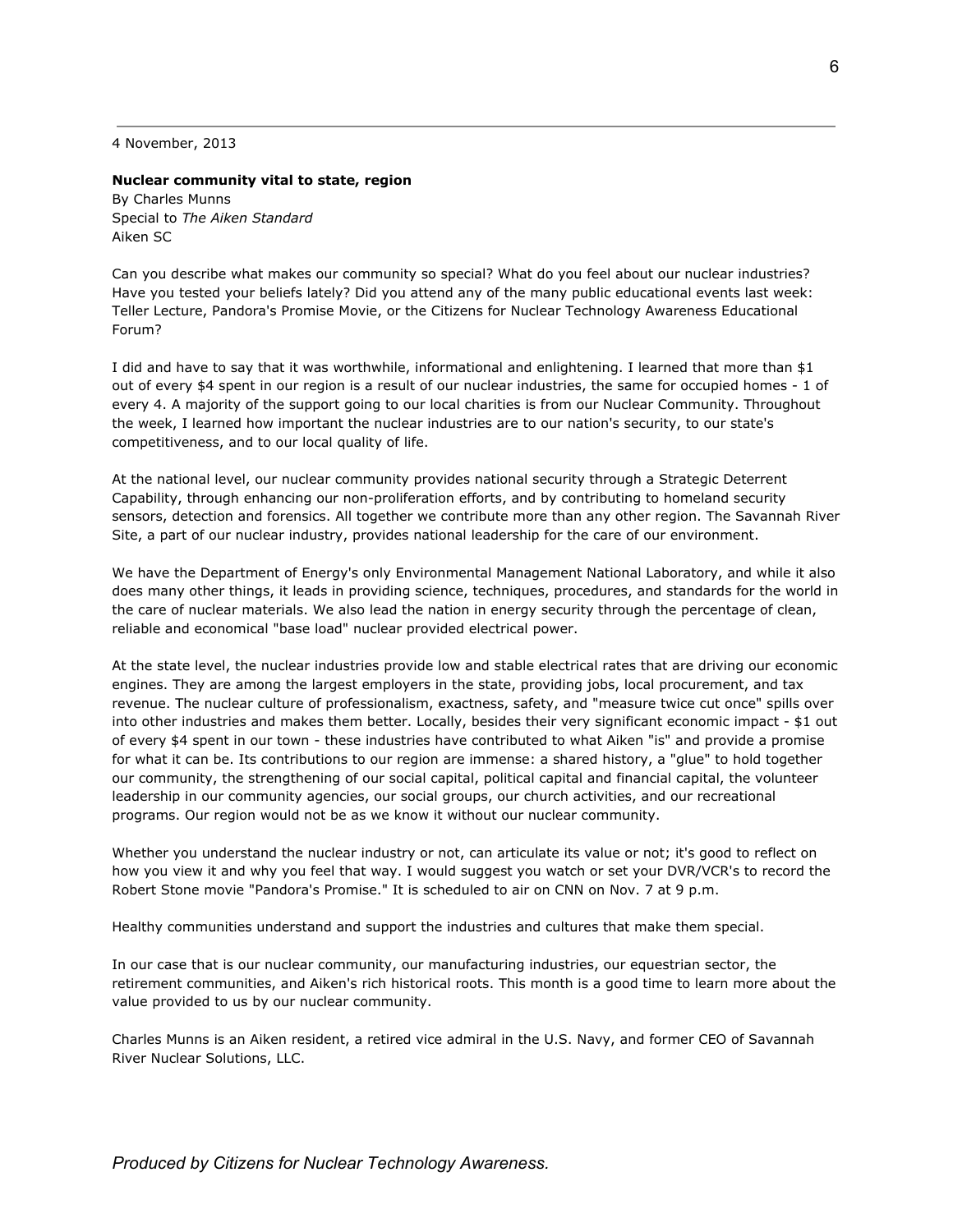18 October, 2013

## **Saluting the contributions of nuclear science**

By Karen Patterson Special to *The Aiken Standard* Aiken SC

Monday, Oct. 21, begins the 4th Annual National Nuclear Science Week sponsored by the National Museum of Nuclear Science and History, a member of the Smithsonian Affiliations program. Aiken and the Central Savannah River Area, or CSRA, are proud to host this year's National Nuclear Science Week, a celebration of the nuclear sciences.

I salute the efforts of the many local organizations supporting the CSRA's well-deserved recognition as the focus of the week. And I urge you to take this opportunity to get a better understanding of nuclear energy. Albeit with carefully crafted language, the 2013 United Nations Climate Change Report makes clear that humans' reliance on carbon-based fuels is changing the earth's climate and will change the way we live for centuries to come.

Right now, in today's world, nuclear power is the best solution we have to ease our climate crisis. However, so many people misunderstand the potential of nuclear power that what should be an easy policy decision is almost impossible. The programs planned for National Nuclear Science Week will provide us the opportunity to better understand nuclear energy, and to consider why it is the right solution for lessening our dependence on carbon-based electricity.

The National Nuclear Science Week partners are sponsoring activities that provide a better understanding of the amazing energy in an atom, and its value to us, through demonstrations and discussions of nuclear science, nuclear issues, and career opportunities. Though the target audience is students, I encourage everyone to take advantage of this opportunity. There is something for everyone.

Nuclear science improves the lives of all Americans. Most residents of the CSRA probably don't realize how many and how varied are our nuclear facilities. Within a one-hour drive are the Savannah River Site, the Medical College of Georgia's nuclear medicine program, three nuclear power plants, four more under construction, a nuclear fuel fabrication facility and another under construction, a low-level radioactive waste disposal facility and technical colleges and universities with nuclear science majors.

Thousands of people in the CSRA have careers in the nuclear industry – doctors and technicians who teach, research and practice nuclear medicine; welders, electricians and pipefitters who construct nuclear facilities; engineers who design those nuclear facilities and the fuels that power them.

Then, there are reactor operators who run nuclear power plants; scientists who study the effects of nuclear activities on the environment and others who develop ways to use the power of the atom to improve our lives; health protection specialists who monitor radioactivity in the environment and doses to workers and the public; maintenance technicians who maintain nuclear facilities; the list goes on.

So what is happening this week in the CSRA?

The Ruth Patrick Science Education Center at USC Aiken will host a series of classes designed to intrigue young minds. Who wouldn't want to "journey to the center of the atom," or learn why "chemicals matter," or "probe the periodic table?"

At Workforce Development Day, high school and college students will meet people who work in the nuclear industry and learn about career options and education requirements. Many nuclear careers require an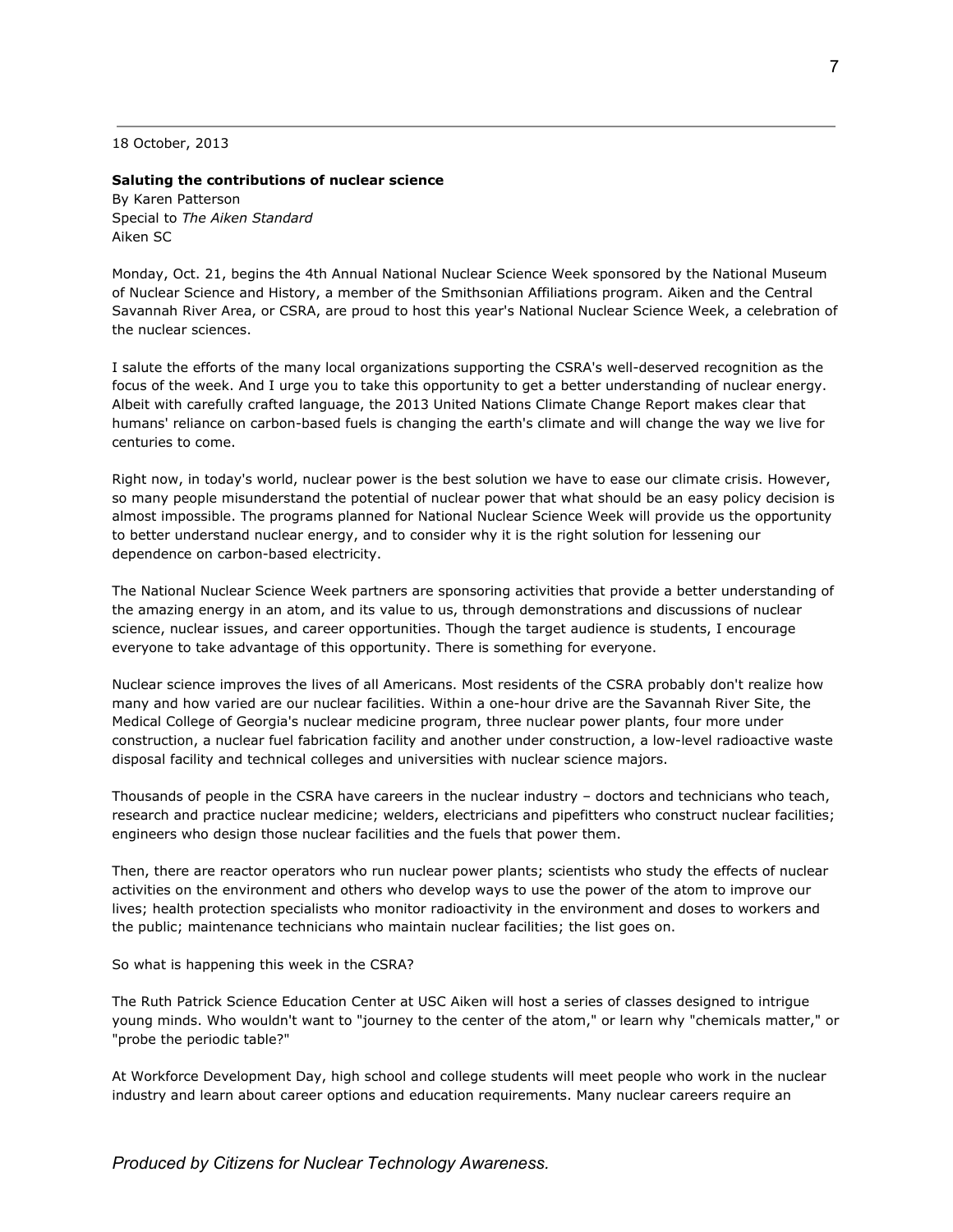associate's degree, others a four-year degree and still others a doctoral degree, so regardless of education goals, there are careers for everyone.

Wednesday, Plant Vogtle, VC Summer Station, and the Savannah River National Laboratory will host tours to show students what nuclear looks like, up close and personal. Not everyone has the opportunity to visit a nuclear plant under construction, but no one who does will ever forget it. The tremendous scale and the intricacy of the complex scheduling of the construction cannot be described - those projects have to be seen to be believed.

Behind the SRS security fences, Savannah River National Laboratory focuses on homeland security, clean energy, and environmental stewardship. Laboratory scientists do amazing things - developing forensic techniques that can identify the source of nuclear materials, and robots to access environments humans could not survive; studying the characteristics of bacteria that thrive in highly radioactive environments; and developing hydrogen-powered vehicles are only a few.

Wednesday night, "Pandora's Promise," a documentary about nuclear power, will be shown at the Etherredge Center followed by a panel discussion. The movie describes the conversion of five people from antinuclear activists to proponents of nuclear power, mostly because of the relief it could bring to climate change.

Thursday, a half-day seminar on the economic impacts of the CSRA's nuclear industry will complete the celebration. Panelists will discuss impacts of the nuclear industry on the economy of the CSRA, scientific contributions to the CSRA's economic engine, and the value of the nuclear education opportunities provided by local colleges and universities.

I believe the CSRA is the best place in the nation to recognize the key role nuclear science plays in the lives of all Americans and to learn about the many career opportunities in the field. Please join me in participating in this once-in-a-lifetime event and celebrating our area's significant role in the nuclear industry.

Karen Patterson is an Aiken resident and chair of the South Carolina Governor's Nuclear Advisory Committee.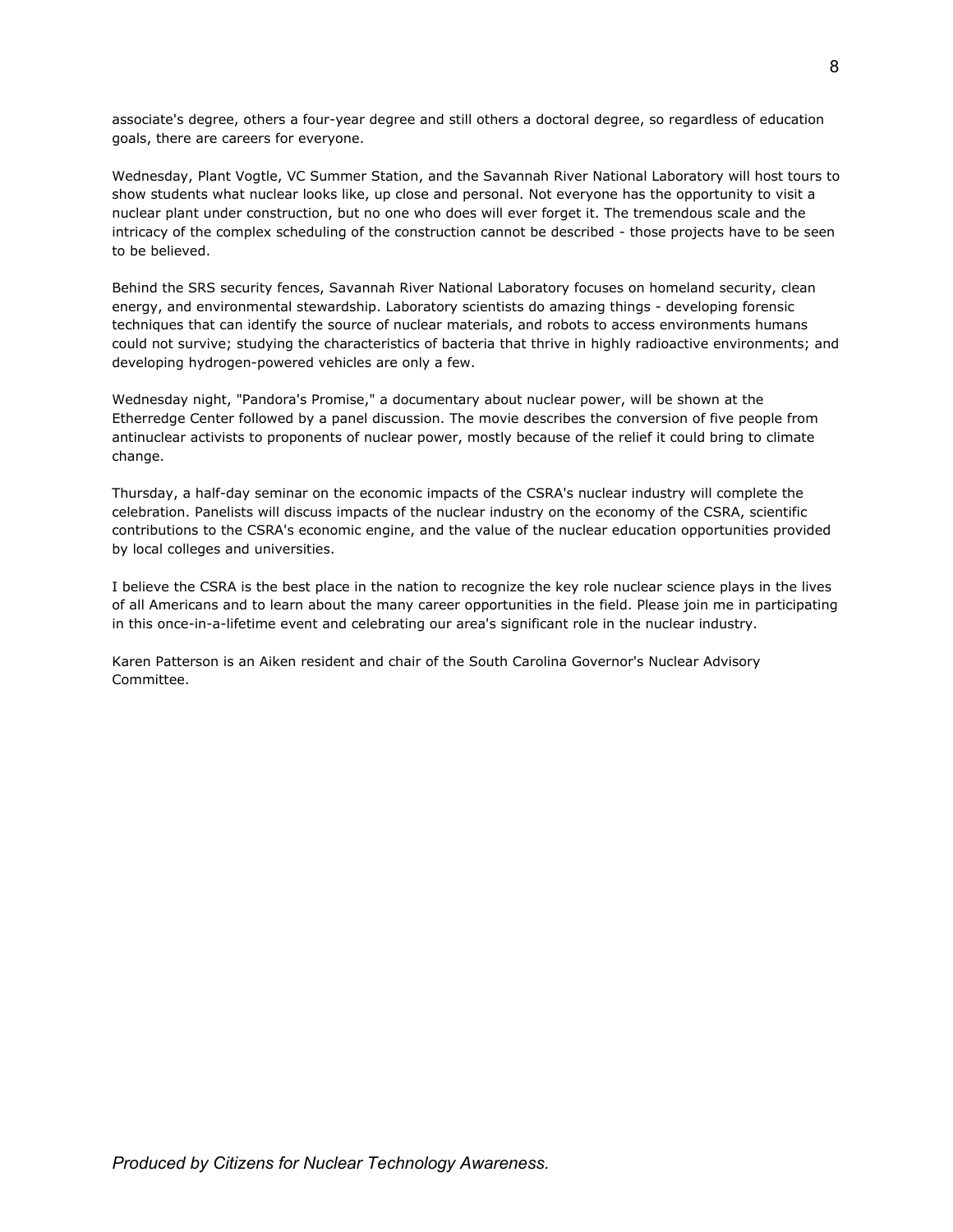25 August, 2013

#### **Alarmists don't reveal the whole story on radiation exposure**

Column By Clint Wolfe, Ph.D. *The Augusta Chronicle* Augusta GA

Back in the 1940s an experiment to determine the effect of radiation on fruit flies earned a scientist a Nobel Prize and established the basis for what is now called the "linear no-threshold" hypothesis, or simply LNT. He observed that at high doses of radiation, the mutagenic effect on the creatures increased in proportion to increases in dosage. He reasoned that the mutagenic effect also would decrease in proportion to decreases in dosage, and concluded that there was no lower limit to harm caused by radiation - just a lower proportionate effect all the way to zero dose.

**HE DID NOT** report data to support his contention, but recently, a different researcher claims that the Nobel laureate *did* run experiments at low doses, but since the results did not support his earlier contention relating to proportionate harm, he chose not to reveal the data. As a matter of fact, there are no studies that show harmful health effects attributable to low doses of radiation.

It is very difficult to perform such experiments because of the ubiquitous nature of natural radiation. Every living thing and every thing that ever lived is radioactive, so it is very difficult to find sites for experiments with very low background levels of radiation. One location that is ideally suited to such studies is just outside Carlsbad, N.M., at the Department of Energy's Waste Isolation Pilot Plant.

**I VISITED WIPP** recently and experienced being lowered nearly a half-mile below the desert floor into a 250-million-year-old salt formation. I was there to look at the emplacement of transuranic waste, but during a briefing, one of the WIPP personnel was introduced as being in charge of experimental projects. I asked him about low-level radiation studies conducted at WIPP. He acknowledged the studies, and almost casually remarked that the biological specimens that were deprived of radiation all died while those that received normal levels of radiation thrived.

Just think - if we had these results before we zapped those fruit flies, we would all be concerned about whether or not we were getting our minimum daily requirement of radiation instead of whether our granite countertops and the banana we had for lunch were exposing us to dangerous levels of radioactivity.

**A MULTITUDE OF** studies have debunked the LNT hypothesis, but it is still used by the Nuclear Regulatory Commission to predict health consequences because of nuclear reactor accidents, and the National Academy of Sciences has never backed off from its endorsement of the concept dating back to the 1940s. Health physicists have used the concept to good advantage to minimize radiation exposure to radiation workers, and the Environmental Protection Agency uses the concept to regulate exposure to environmental toxins.

But using this discredited hypothesis to predict health effects has caused enormous societal harm. It has contributed to the very high capital cost of nuclear power plants, thus depriving many of the opportunity to have safe, clean electricity. It has made dealing with nuclear materials and nuclear waste more expensive than real safety concerns would dictate. Whole populations were forced to evacuate areas around the Fukushima Daiichi nuclear power stations that had radiation levels lower than background levels in other parts of the world.

**MIND YOU, THE** nuclear industry still would practice its rigorous radiation control regimen known as "As Low As Reasonably Achievable," even if the LNT hypothesis were discarded. The difference would be that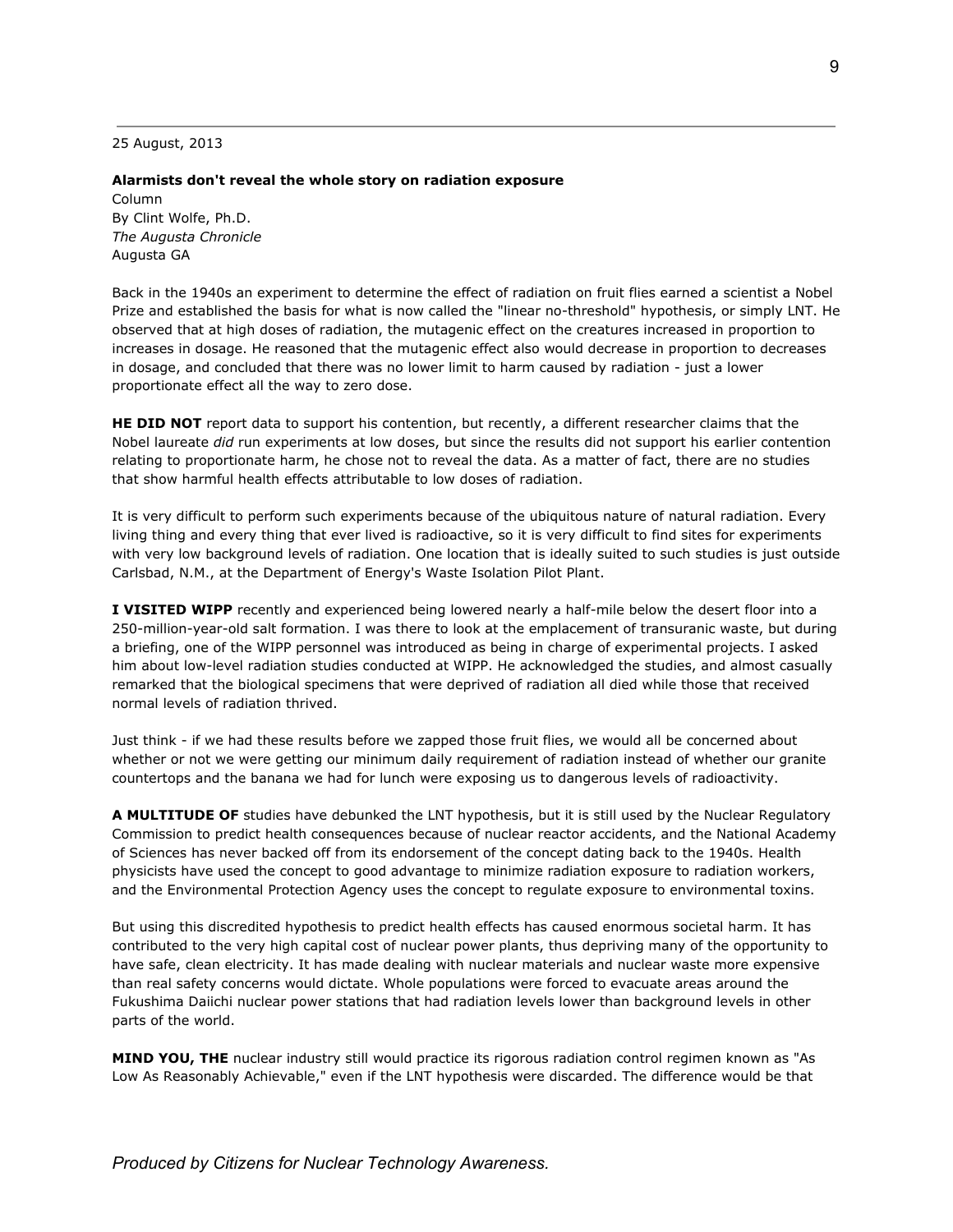more emphasis would be placed on the word "reasonably." Demonstrable health effects would be the basis for tightening regulations instead of the incredibly naïve notion that one beta particle can cause cancer.

The LNT hypothesis also assumes that radiation dose exposure is additive over time and over populations. This is how large numbers of cancer deaths are predicted by alarmists from events such as Fukushima. They argue that the low doses integrated over very large populations and times lead to large numbers of cancer deaths. It is like saying that if an ingestion of 100 aspirin tablets at once is fatal, then one tablet a day for 100 days also would be fatal, or that if 100 people each take one tablet, one of them will die. This, of course, is nonsense.

**THERE ARE PLACES** on Earth such as Ramsar, Iran, that have background radiation levels much higher than that reported in the evacuation zones at Fukushima with no detectable health effects. If LNT were correct, all the people in Ramsar would be dead by the time they were 20 years of age. Instead, despite poor diets and little medical care, they are known for producing a high percentage of centenarians.

So, have you had your minimum daily requirement of radiation today?

*(The writer is executive director for Citizens for Nuclear Technology Awareness in Aiken, S.C.)*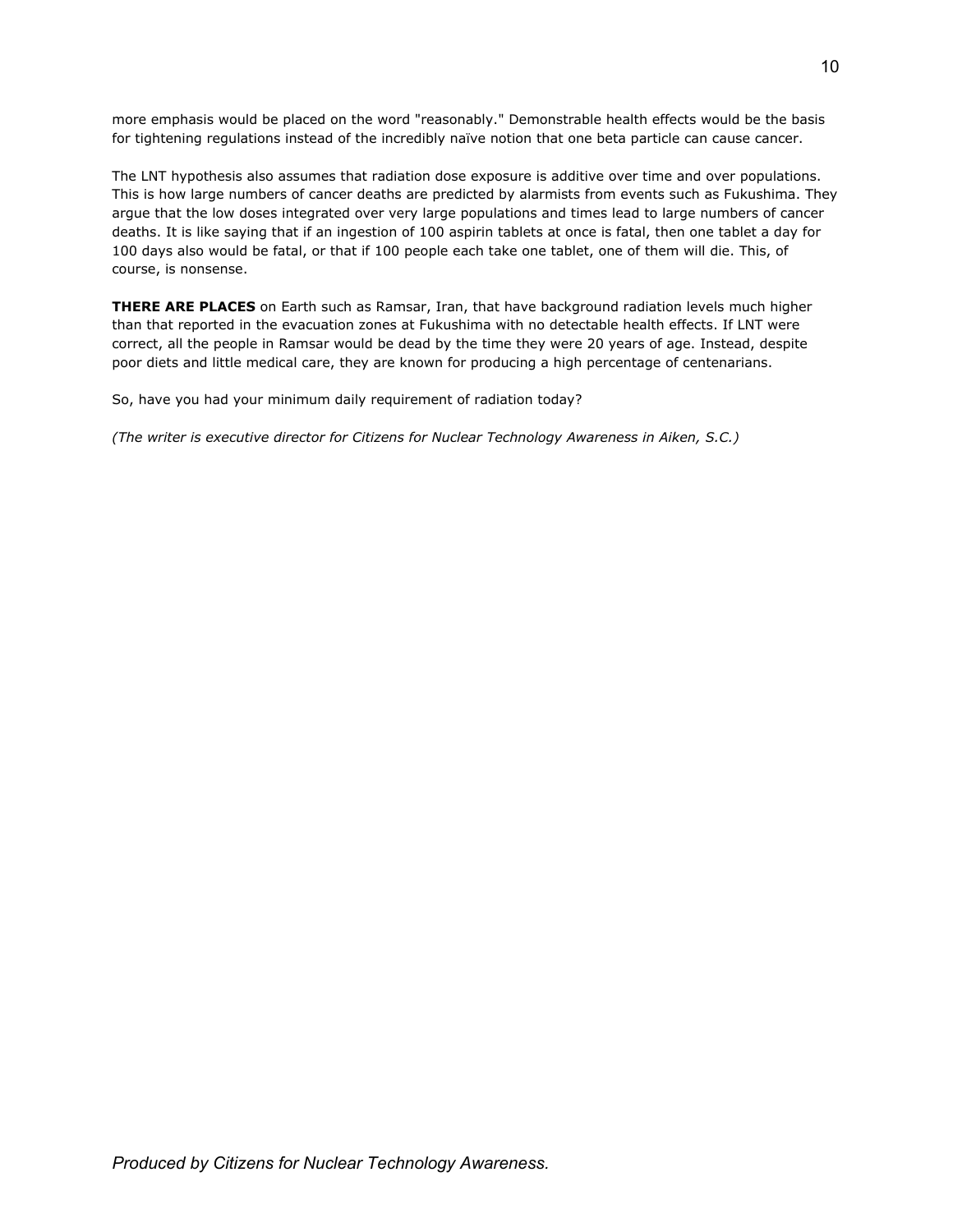15 August, 2013

## **Arts should not be lost among math, science**

Column By Clint Wolfe *The Aiken Standard* Aiken SC

Citizens for Nuclear Technology Awareness is committed to educating the public about things nuclear and improving science, technology, engineering and math, collectively known as STEM education. Worldwide rankings of nations' proficiency in these subjects among their school children show as many as 15 countries that perform better than the U.S. This realization has sparked an increased emphasis on these subjects among educators, the public and legislatures. A dedicated effort to regain a leadership position has been launched and should be supported by all of us. There are potential pitfalls however, that must be avoided.

Some cash-strapped school districts and universities have proposed reducing emphasis on subjects such as physical education, social sciences, humanities, music, and art in order to devote more resources to science, technology, engineering and math. A recent segment on the PBS News Hour featured an interview with Dr. Richard Brodhead, the President of Duke University, and actor John Lithgow. These gentlemen were cautioning against de-emphasizing the teaching of liberal arts, noting that contributions to skills such as critical thinking, necessary for all educational endeavors, are foundational to a liberal arts curriculum.

Whether truth and beauty are revealed by a particularly insightful line from a Shakespeare play, or by hypothesis, experimentation and calculation, we must respect both approaches and take from them the essential ingredients for a truly educated person.

So when we emphasize STEM, without qualification, we run the risk of marginalizing liberal arts subjects in our schools' curricula. Recognizing this, some advocates of science, technology, engineering and math, have begun using the acronym STEAM, inserting an A, for Art. This does not represent a gratuitous nod to the arts, but rather reflects on the realization that the use of imagery, music and other art forms can be powerful teaching and learning tools, even for STEM subjects.

Citizens for Nuclear Technology Awareness conducts workshops for high school and middle school teachers to enable them to introduce basic concepts into their classrooms relating to the structure of the atom and the nucleus. While the written material is effective, the learning experience is invariably strengthened by the use of "hands-on" exercises. These exercises include representing something as difficult to comprehend as the level of background radiation to which we all are exposed as inches along a yardstick. Natural background radiation from the air, water, soil, our own bodies and the sun are represented as say, about 3 inches a year.

If we have an average number of diagnostic X-rays, we can add about 3 more inches for a total radiation dose of about 6 inches a year. Ramsar, Iran, has a background dose rate of nearly 250 inches (about 21 feet) a year with no detectable health effects. So it is sometimes easier to visualize the magnitude of a measurement in a familiar unit, like feet or inches, than in millisieverts or millirem. The same effect is seen in non-technical matters such as politics, where one cartoon can convey a more memorable message than a 1,200-word opinion editorial.

It is tempting to describe science as a way to determine the truth and to describe art as an expression of beauty. I believe they are much more closely aligned than that implies. I have often invoked an inscription on the side of the science building at the university I attended many years ago, which read, "Science is Truth, Truth is Beauty."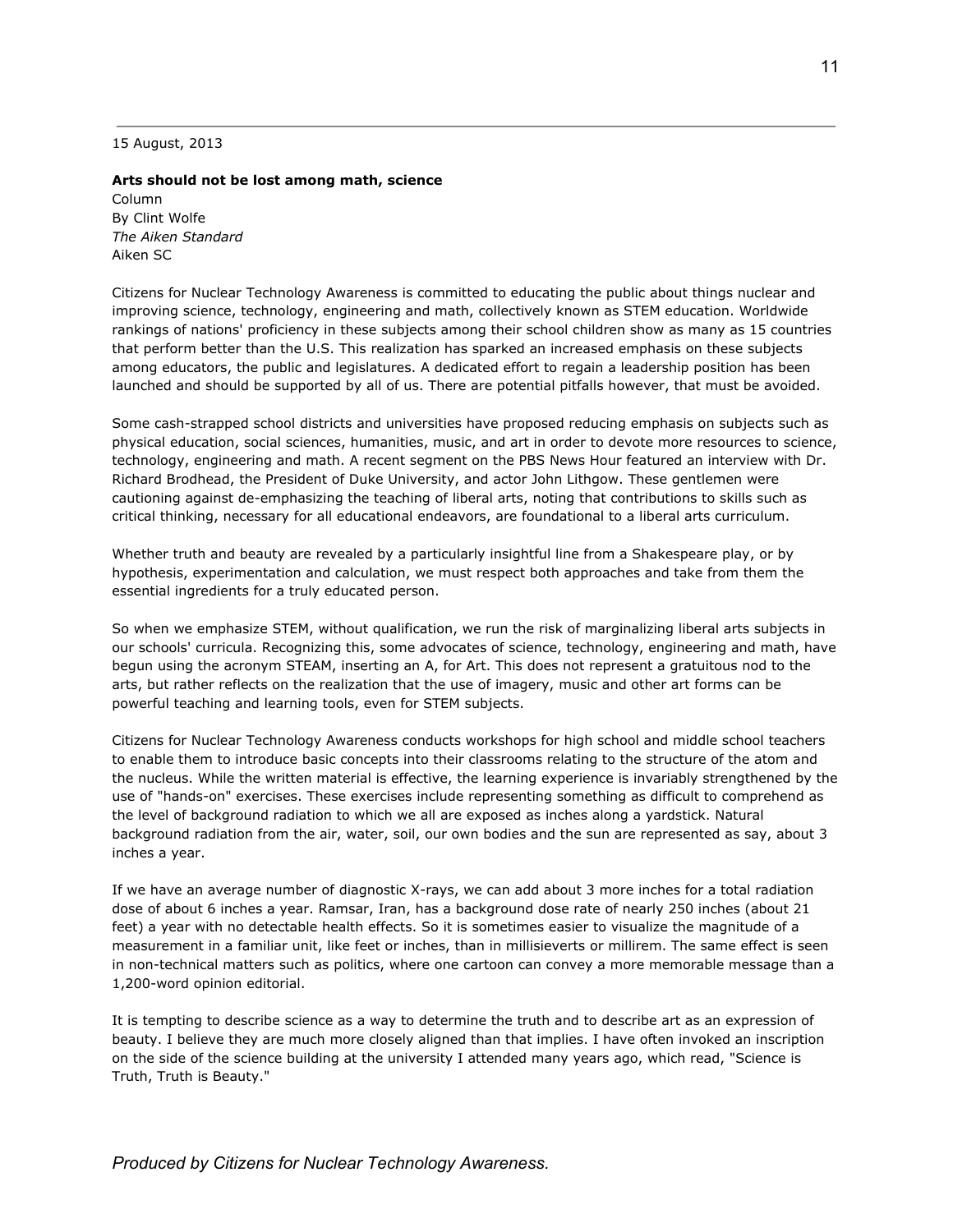Full STEAM ahead.

Clint Wolfe is the executive director of Citizens for Nuclear Technology Awareness and formerly chaired the Technical Advisory Panel to the Department of Energy's Plutonium Focus Area.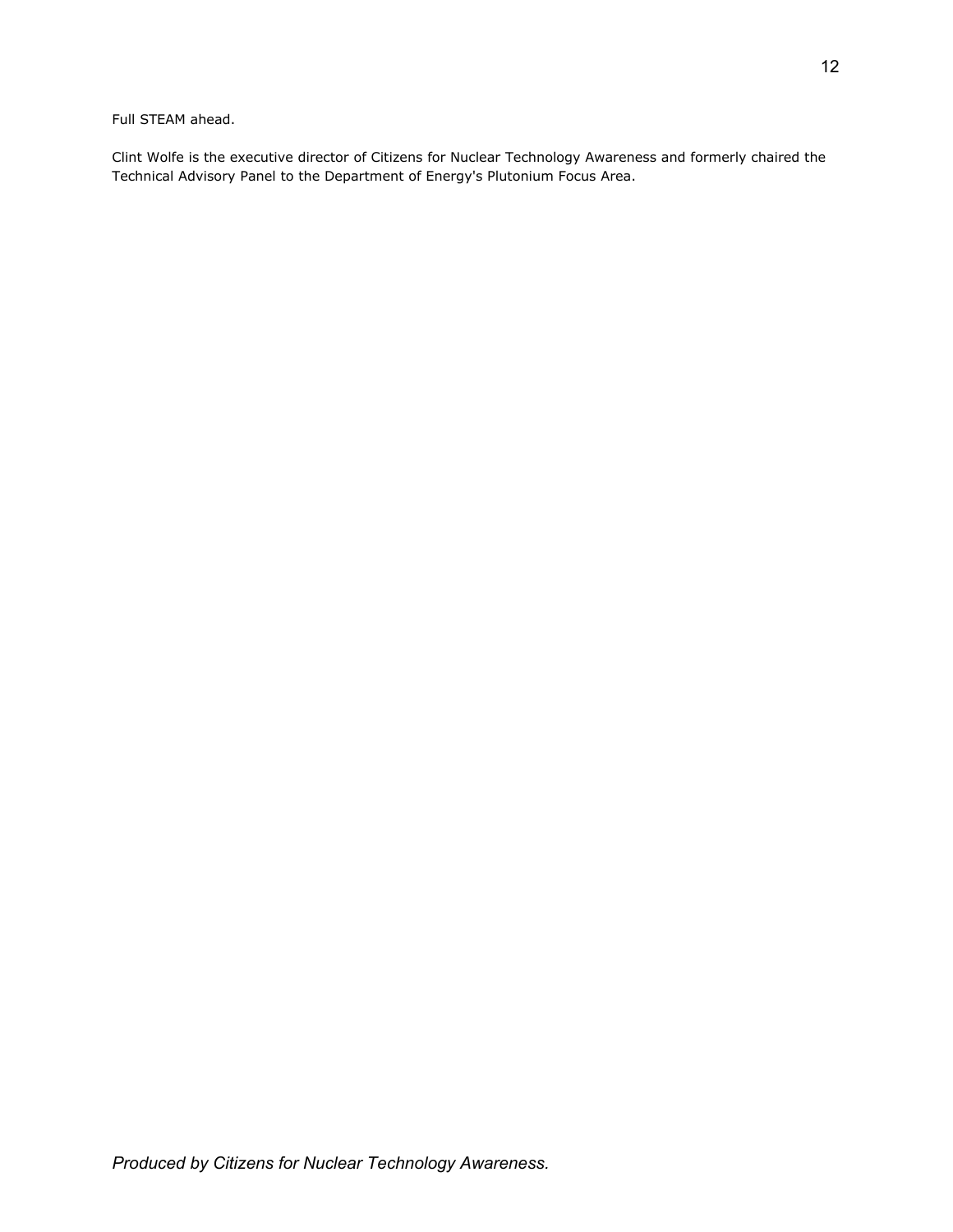16 June, 2013

## **Report reveals truth about Japan disaster**

Column By Clint Wolfe *The Augusta Chronicle* Augusta GA

Do you remember the morning to night media coverage of the disaster at Fukushima beginning in March of 2011 and lasting for what seemed like forever? More than 20,000 people died as a result of a massive earthquake and subsequent enormous tsunami, but those two natural disasters were not what captured the most attention by the media. The media fixated on "experts" volunteering doomsday scenarios for Japan as rerun after rerun of hydrogen explosions at the Fukushima Daiichi nuclear power plants filled the airwaves. Visitors to Japan were advised to leave. Entertainment groups touring Japan cancelled performances even though they were scheduled several hundred miles away from the nuclear reactor sites.

Many Americans in Tokyo fled the country as fast as they could book seats on transcontinental flights back to the United States, flights that exposed these Americans to larger doses of radiation than they would have received had they stayed in Japan.

Hysterical anti-nuclear alarmists were having a field day as they were in great demand on news programs and talk shows. Their dire predictions of latent cancer deaths due to the radiation releases numbered in the hundreds-of-thousands. Some even questioned the inhabitability of Japan. Over time, the media circus gradually lost steam with only occasional reference to the "nuclear disaster."

There can be no mistaking the seriousness with which nuclear advocates viewed the events at Fukushima, but the human tragedy stemmed from the enormous "one-two" punch of mother-nature and the fear propagated by sensational media coverage, not from radiation releases from the nuclear reactors. These facts became clear at the end of May 2013 with the issuance of the United Nations Scientific Committee on the Effects of Atomic Radiation (UNSCEAR) report on the health effects of the events at Fukushima. In a nutshell, the conclusions of the report are that lingering health effects are negligible and no deaths are attributed to radiation - including workers at the plants and the general public. You aren't likely to read about this in the newspapers, on your home page, or hear about it on your favorite news program. After all, a lot of righteous indignation was expended vilifying Tokyo Electric Power Company (TEPCO), the Japanese government, and the nuclear industry in general for months after the events of March 2011, and to admit that there was in fact no harm due to radiation releases inspires comparisons to "Chicken Little."

Even though this report finds no significant health effects due to radiation releases, it is undeniable that the "fear of radiation" is far more potent with respect to health effects than the radiation itself. Health effects related to fear of radiation and to stress of evacuation and relocation affected thousands of people. The UNSCEAR report acknowledges this effect just as it did in its 25-year study of the Chernobyl disaster where it attributes 62 deaths to radiation related causes including about half that number who were first responders. That report concluded that residents of the areas affected by Chernobyl fallout need not live in fear of lasting health effects due to radiation exposure. By far the most tragic human health toll due to Chernobyl was the 100,000 to 200,000 elective abortions chosen by prospective parents who feared radiation damage to their unborn. UNSCEAR's follow-up study on the effects of the Chernobyl accident on the unborn showed those fears were unfounded.

I submit that the accused (TEPCO, Japanese government, and the nuclear industry) are guilty of not having figured out how to communicate nuclear issues to the public effectively, but communication is not a unilateral exercise. There have to be open receptors on the part of both of the parties if real communication is to happen.

*Produced by Citizens for Nuclear Technology Awareness.*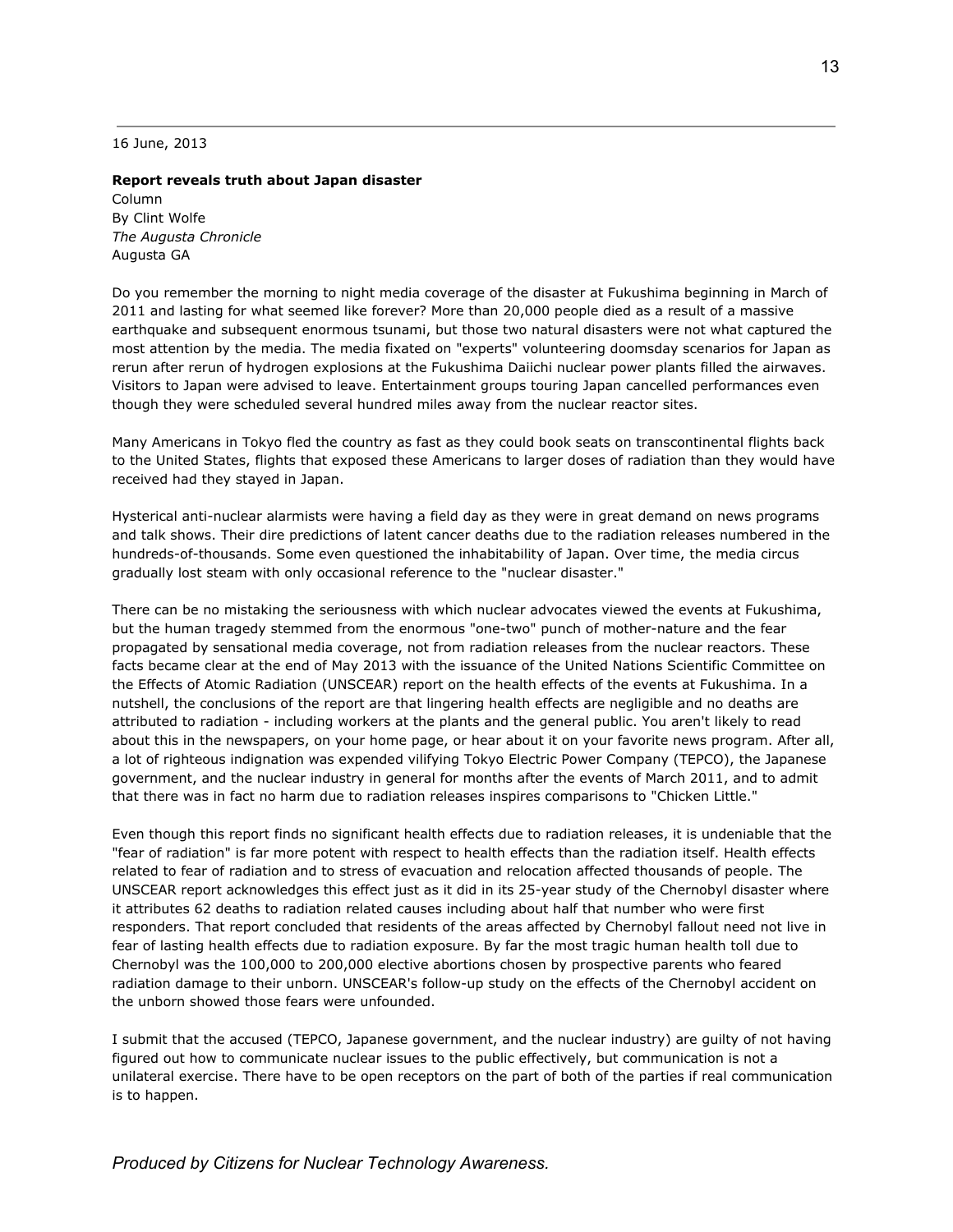Therefore, I also submit that anti-nuclear ideologues, aided and abetted by the media, have struck such fear into those who do not understand nuclear-related issues that they have stymied effective communication on these issues and are, therefore, responsible for enormous human suffering and loss of life.

Public news media could do a great public service by reporting on the findings of the UNSCEAR report. Don't hold your breath.

(The writer is executive director for Citizens for Nuclear Technology Awareness in Aiken, S.C.)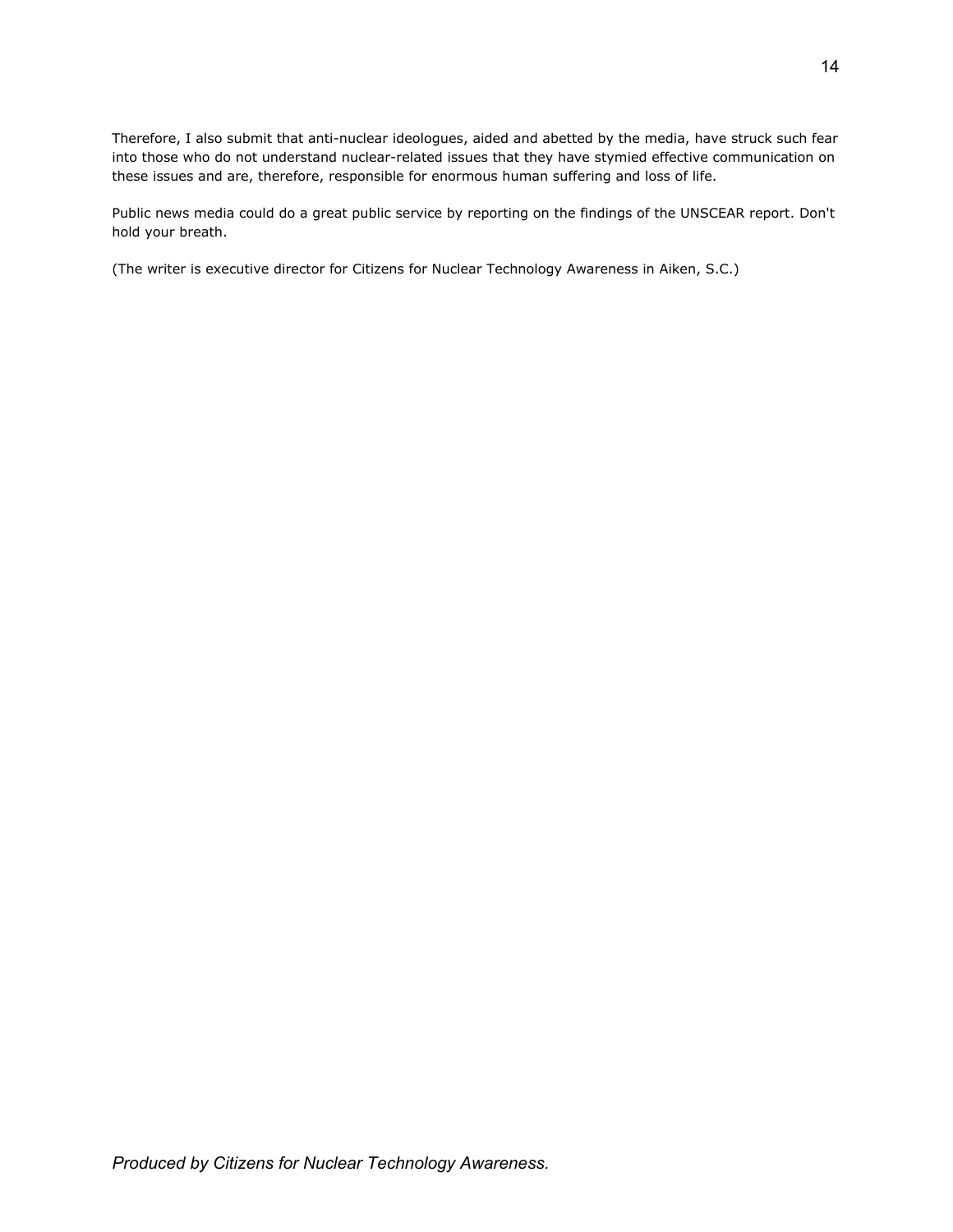6 June, 2013

#### **Environmental Management budget not a smart reduction target**

Column By Clint Wolfe *The Aiken Standard* Aiken SC

One of the great things about the Savannah River Site is that the people there always get the job done, professionally and safely - that is, as long as they are given the funding to make it happen.

That is the crux of the matter with respect to recent cuts proposed for the 2014 Environmental Management budget at SRS. The Department of Energy last month detailed the proposed budgets for the several environmental management sites across the country.

Ironically, the site that arguably has performed the best with respect to risk reduction and significant progress against goals is also the site that received the biggest proposed budget reductions - SRS. Although the proposed reduction of about 8 percent - \$107 million dollars - may not seem at first glance to be a show stopper, the manner in which the cuts are distributed has the potential to seriously impact several programs.

The removal of liquid waste from high-level waste tanks, production of high level waste glass canisters and millions of gallons of salt waste could be drastically reduced. This comes after a record year of accomplishments that included two high level waste tank closures and record glass canister and salt waste production.

From a totally economic point of view, the country would be much better served to accelerate these programs if we want to save money and reduce risk.

Much of the cost of these programs is fixed, based on keeping facilities in a minimally safe condition, whether or not progress is made in processing liquid waste. Actual risk reduction gets accomplished with those budget dollars in excess of the fixed costs. When budgets get cut, it is the risk reduction dollars that get cut, so the impacts can be many times more than the apparent 8 percent reduction.

The budget cut at SRS comes almost exclusively from the liquid waste budget, or about 25 percent of that budget. If these cuts stand, most of the money will be spent, but relatively little of the scope will be accomplished. In fact, it is possible that other funded activities on site will produce waste streams in excess of the available budget capacity of the high-level liquid waste system.

This means that instead of reducing the inventory of high-level waste, we might actually see an increase in what our state regulators, the S.C. Department of Health and Environmental Control, believe is the most significant environmental risk in South Carolina.

Another, perhaps unintended consequence of these cuts is that the relationship between the DOE, the local community and the state of South Carolina is damaged. There are agreements between the DOE and the state that contain various milestones - milestones that have been met in a timely manner, but future ones that now are in jeopardy.

It is conceivable that in two or three years' time, the fines that the DOE must pay for missing these milestones will exceed the amount of the budget cuts. Where is the economy in that scenario? DHEC has been an important regulator of activity at SRS, and they have worked with the site to establish reasonable criteria for the clean-up mission. They will not be pleased by this betrayal of trust.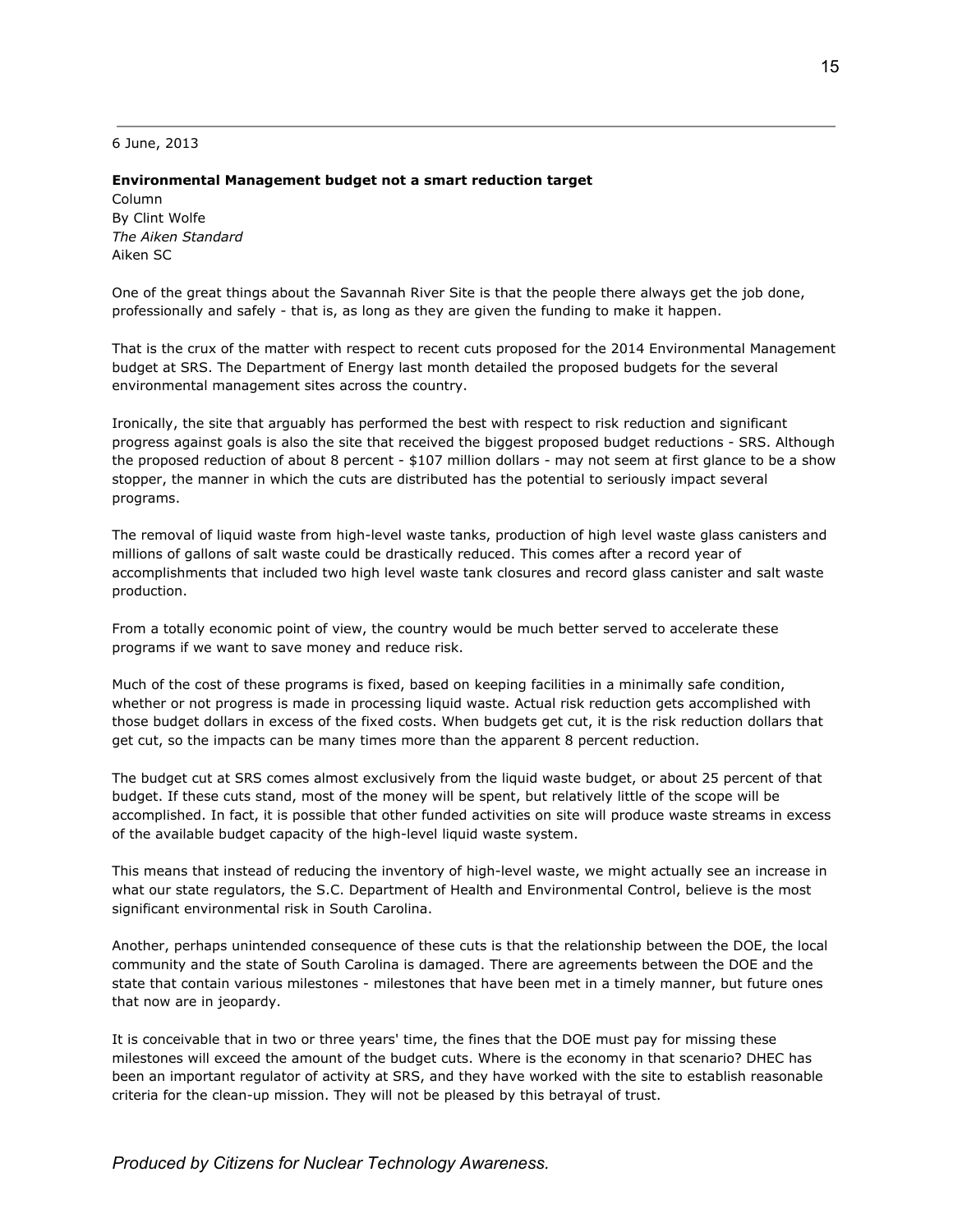Then, add in the factor that our community will see the waste stay in the tanks much longer, increasing the chance of tanks eventually leaking into the environment.

For those who would say that this is merely the result of trying to get federal spending under control, I would say "go cut pork." This budget is not "pork."

SRS has done the nation's bidding for more than 60 years, and has performed its role in an outstanding manner. Because of those missions that were and are critical to our nation's security, legacy wastes have resulted. This is not Aiken's waste or South Carolina's waste - this is the federal government's waste, and we need the budget restored to safely and effectively process this material.

Clint Wolfe is the Executive Director for Citizens for Nuclear Technology Awareness.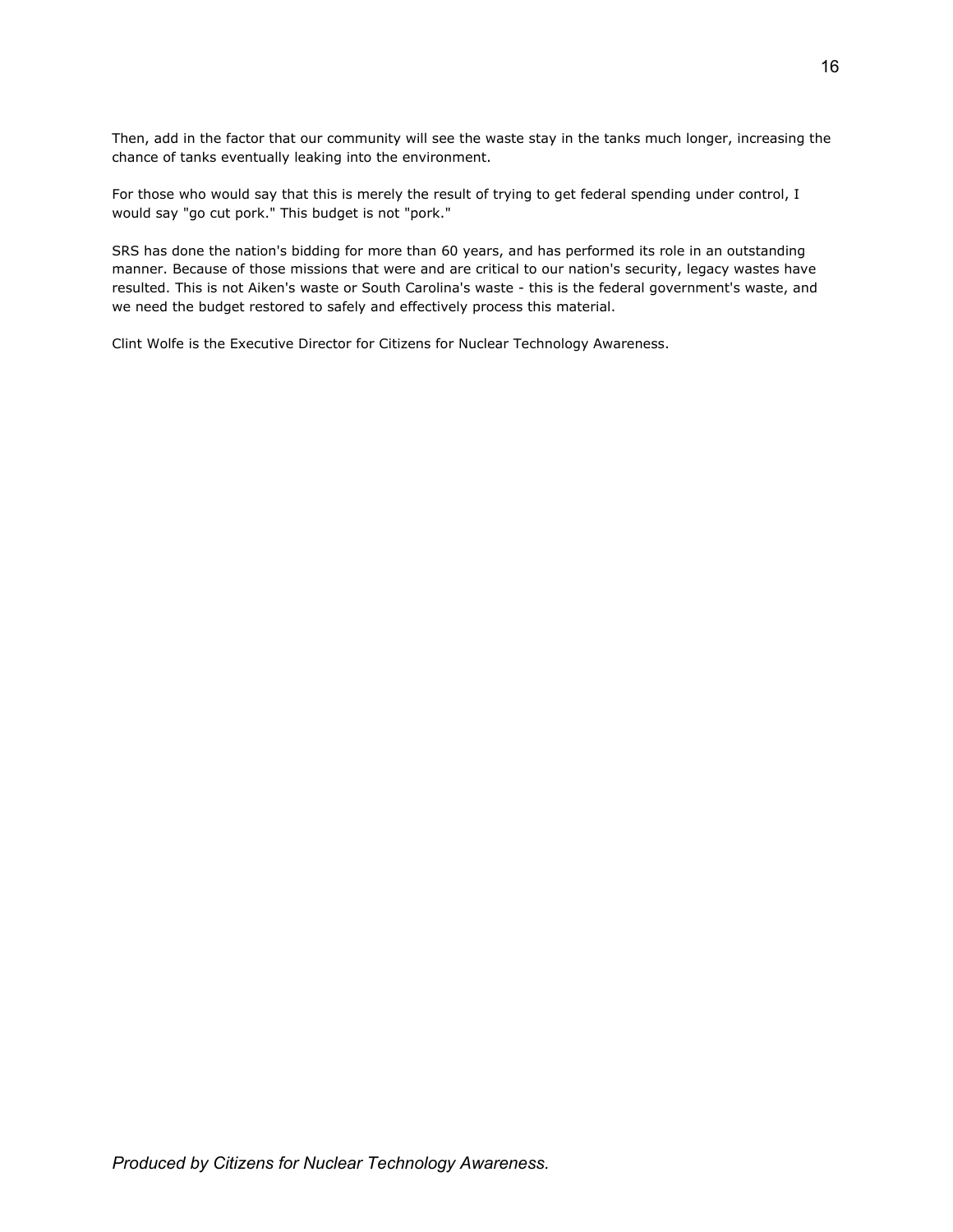21 March, 2013

## **Nuclear and equine waste**

Column By Clint Wolfe *The Aiken Standard* Aiken SC

Let me assure the reader that I am not advocating banning horses from South Carolina. Even though there is ample evidence that these beasts and the copious waste they produce are dangerous to human health and safety, many people, like my wife and I, have accepted the significant risks of horse ownership. She, by riding almost daily and I, who actually rode once, by helping to make a good living for veterinarians, farriers, trainers and even a few jockeys.

My usual passion is advocating for nuclear education, making maximum use of the nation's investment in the physical and human assets at the Savannah River Site and for nuclear technology in general, including nuclear generated electricity. A key to realizing the promise of clean nuclear energy is to deal with used nuclear fuel. The government predicts that a permanent repository for the fuel will not be available in the U.S. until 2048. Acting on recommendations from its Blue Ribbon Commission, the government will be seeking a site for a pilot project for "interim storage" of some very old used fuel.

Consolidation of the fuel at one or more interim sites is considered wise until a permanent repository is available. The fuel is currently stored at more than a hundred sites that have or had nuclear reactors. The SRS locale is an obvious choice for such a pilot facility since the site has been accepting foreign and domestic research reactor fuel for a couple of decades and has an outstanding record of safely managing nuclear materials for 60 years with very effective security.

The government will need to invest significantly in some community to host this pilot facility. Although the Aiken area is the obvious choice, other communities will vigorously pursue the opportunity as the "Not In My Backyard" sentiment gives way to the lure of good jobs, enhanced tax revenue, and improved educational and cultural opportunities.

That has been the experience of Carlsbad, N.M, with respect to the siting of the Waste Isolation Pilot Plant near their community. Indeed, the Aiken area experienced the same by having SRS near our community.

Whether the "pilot project" represents a great opportunity or something we would rather not pursue will depend on the details of the initiative. A recently released study, commissioned by the SRS Community Reuse Organization, is available on their web site and is a must read to be fully informed on this subject.

So what does this have to do with horses? Some in the Aiken area are promoting a concept referred to as "Don't Waste Aiken." Some supporters of this movement to prevent the siting of an interim storage facility at or near the SRS are reputed to be "horse people." Egad! If this is true, then in the words of that famous swamp opossum philosopher, Pogo, "We have met the enemy and they are us."

Since the nuclear age began, thousands of Americans have died prematurely from accidents involving horses and from diseases nurtured by equine waste. These include Tetanus, West Nile Virus, Typhoid, Salmonella and infectious diseases spread by mosquitoes that breed prolifically near equine waste.

In the same time frame, not one American has died due to nuclear reactors or waste from them. So, ignoring disease related deaths - just based on accidents alone, the score is about 15,000 to nothing, in favor of the horses.

*Produced by Citizens for Nuclear Technology Awareness.*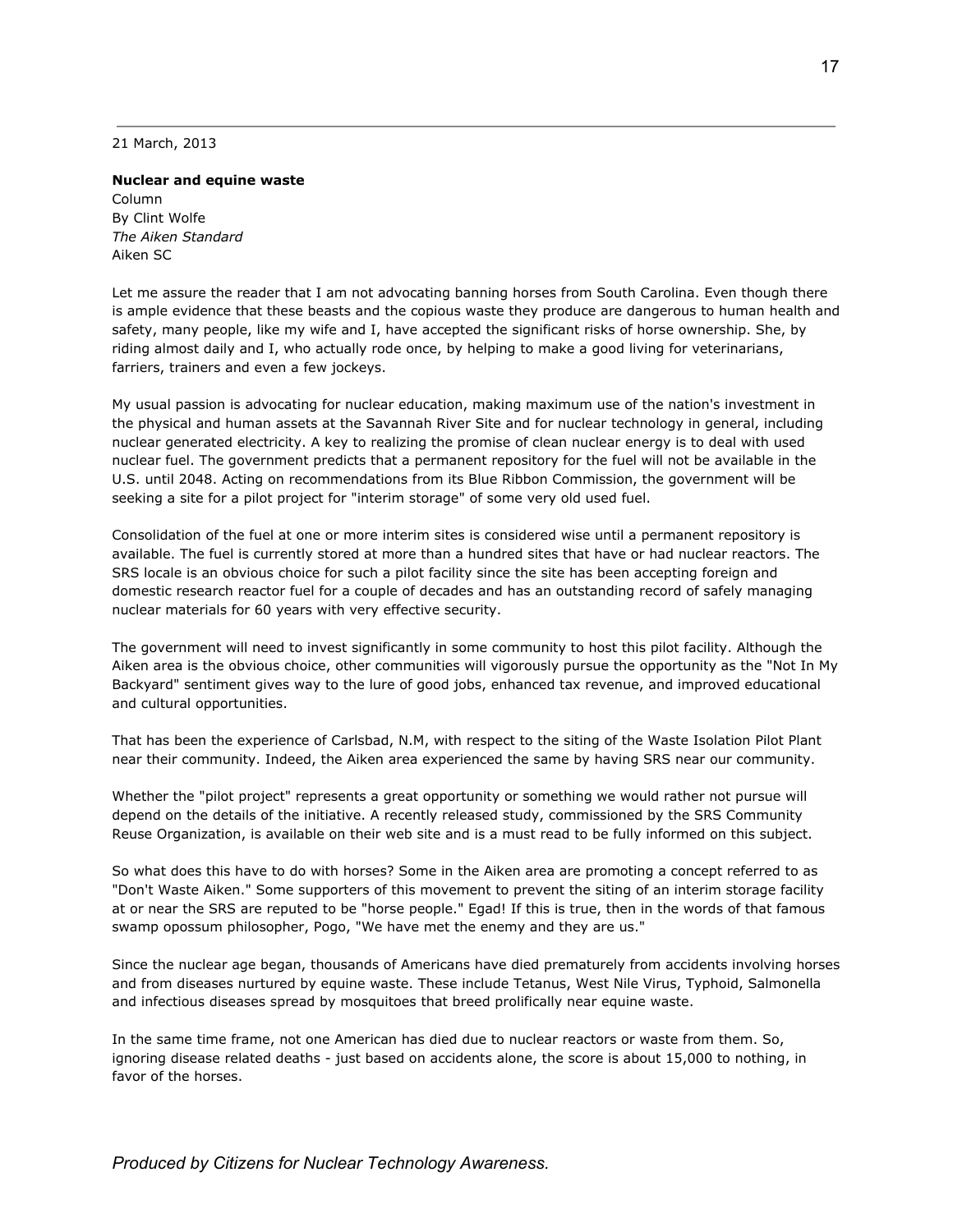Yet, horses are consistently characterized as "beautiful" and nuclear waste as "deadly" or "lethal." Go figure. So, should we ban horses in South Carolina? Don't even think about it.

Clint Wolfe is the Executive Director for Citizens for Nuclear Technology Awareness.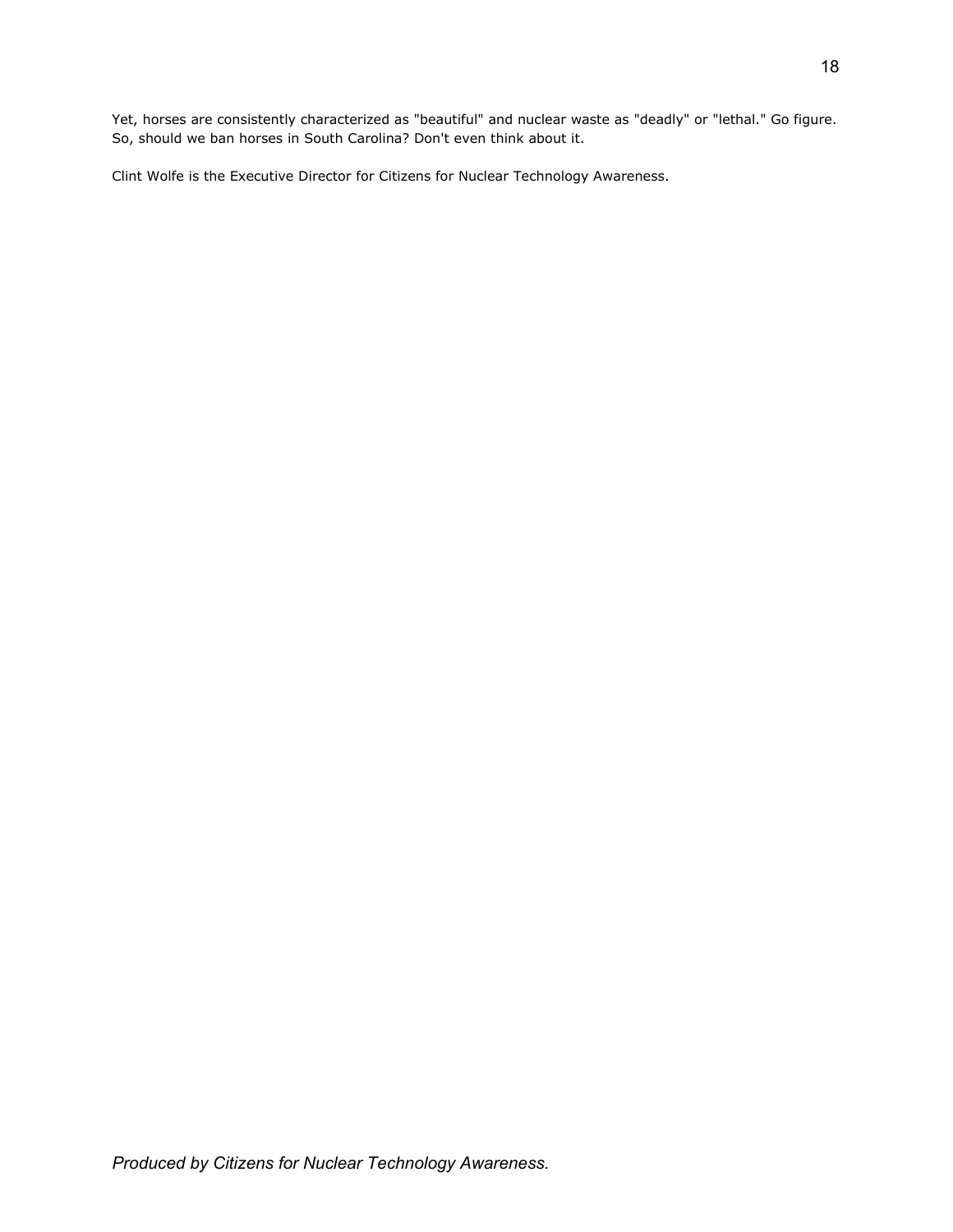17 February, 2013

## **Too much is at stake to throw MOX nuclear project into jeopardy**

Guest Column By Clint Wolfe, Ph.D. *The Augusta Chronicle* Augusta GA

In recent weeks, critics of the National Nuclear Security Administration's nuclear nonproliferation project have been repeating criticisms that are not worthy of an enlightened discussion of the merits of the program.

A \$6.8 billion mixed-oxide, or MOX, fuel plant is under construction at Savannah River Site. The fuel is a key part of a plutonium disposition agreement between the U.S. and Russia to eliminate 34 metric tons of plutonium each from their respective nuclear weapons stockpiles.

**MIXING PLUTONIUM** oxide with uranium oxide produces MOX fuel that can generate clean electricity in a nuclear power plant. The United States and Russia agreed to this technology after thorough evaluation of other methods of plutonium disposition. Every option would have cost billions of dollars to implement and cost hundreds of millions of dollars annually to provide surveillance, inspection, and security forever - all except one - MOX.

Use of plutonium in MOX fuel changes it in a way that makes it unattractive for nuclear weapons, so the plutonium is not just buried, immobilized or stored - it is eliminated from use in weapons.

Critics, such as Rep. Edward Markey, D-Mass., say the fuel is dangerous, that the government has no customers for it, and that the project will cost more than estimated.

Let's address these one at a time.

The fuel is not dangerous. MOX has been used in more than 30 reactors worldwide for decades and more reactors are being planned to use it. The claim that the fuel is dangerous apparently is linked to paranoia concerning plutonium in general, and completely ignores the safe operating history of MOX fuel.

As for lack of customers, this assertion is way too early to claim, and ignores the purpose of this project, which is to eliminate plutonium, not make money. Obviously, if the nation can realize some cost recovery that would be a bonus, but the real prize is the elimination of the plutonium both in the United States and Russia. There will be customers for the fuel in the long run even if the government uses it for its own purposes.

**RECENTLY, AN** NNSA official told a Citizens for Nuclear Technology Awareness breakfast gathering of more than 100 people that negotiations are intensifying with at least two different utilities. There is also the Tennessee Valley Authority, which has expressed interest in burning MOX fuel in its reactors.

As for the concern that the project will cost more than estimated, that is a virtual certainty. There are a number of reasons for this, many of which are related to the 30-year hiatus in nuclear construction in this country. Rather than speculate, we can assume that the costs of the MOX project would increase at least as much as similar non-nuclear projects over the same time period.

**THERE WERE** three construction projects associated with this program - the Mixed Oxide Fuel Fabrication Facility (MFFF); a Pit Disassembly and Conversion Facility (PDCF); and a Waste Solidification Building. Since 2005, the Handy-Whitman index of utility construction projects in the southeastern United States shows

*Produced by Citizens for Nuclear Technology Awareness.*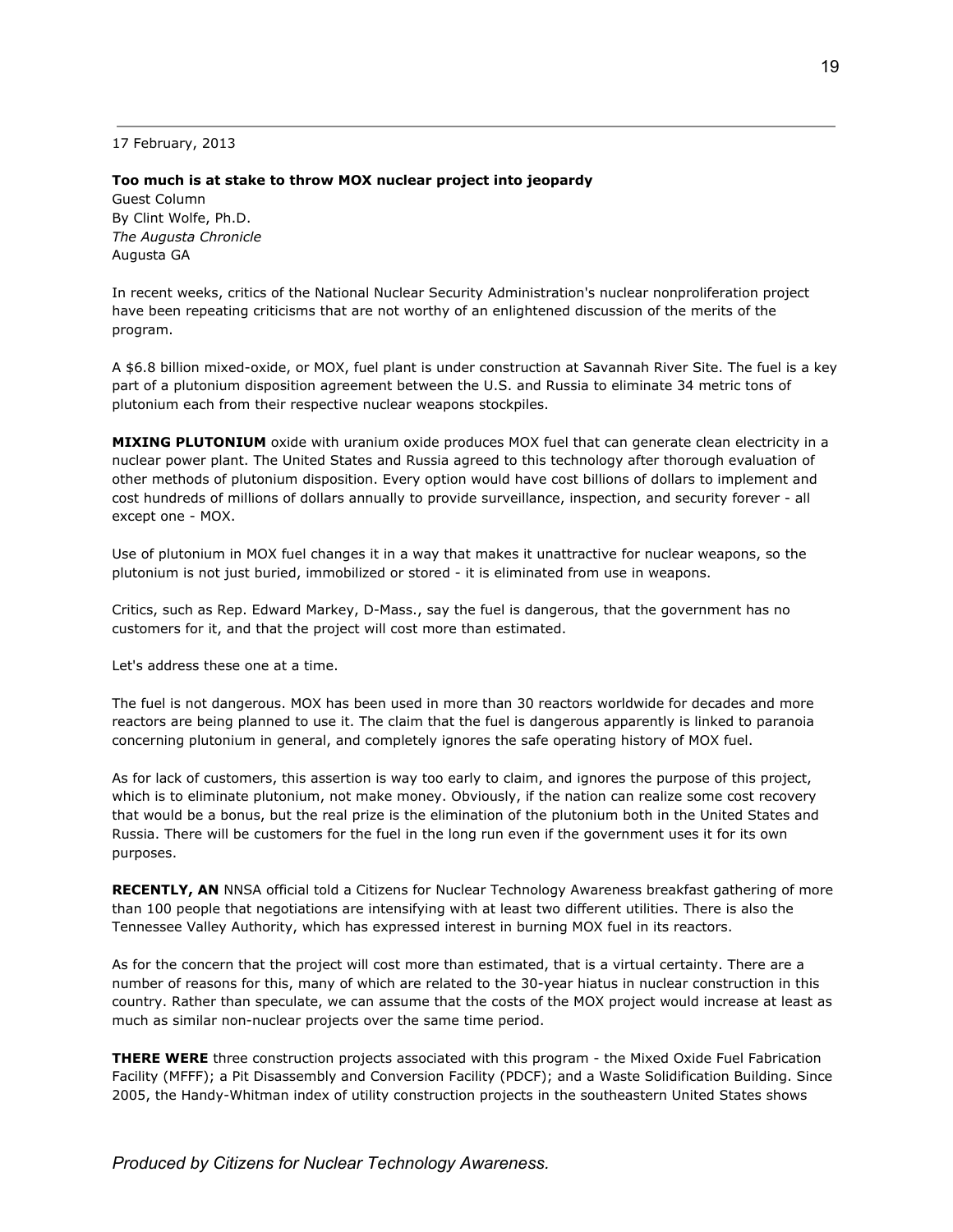costs increasing by about one-third. Some components, such as electrical equipment and transformers, have greatly increased by approximately 72 percent and 45 percent, respectively, over the same period.

The budget challenges are described in President Obama's 2013 budget request to Congress, which identified several "significant challenges" to constructing the MOX plant because of unexpected market and economic conditions. Over the years through several reviews, NNSA has reported to Congress that project reserves have been used to make up for funding shortfalls.

As a result of these issues, and because of a dated budget baseline first written in 2005, the contractor has been asked to recalculate a new budget baseline based on risk management and current market prices and conditions. While this will project an increase in the overall cost of the MOX project, it will reflect a more accurate cost accounting and estimation of the project. For example, in 2005, diesel fuel was \$1.35 a gallon. In 2012, diesel fuel was more than \$4 a gallon, an astounding increase in cost. This raises the cost of everything, including materials, transportation and fabrication.

**HOWEVER, THE** government has an alternate concept it is pursuing called a "preferred alternative," which eliminates the need for the PDCF and instead modifies existing facilities to provide plutonium in the appropriate form to the MFFF. This has the potential to lower the final cost of the program by a significant amount.

In any event, it is reckless and foolish to talk about terminating the program because of costs since the facility is more that 60 percent complete. It will cost a lot less to finish than to start over on another multibillion-dollar program that can't really eliminate the plutonium threat the way that MOX can. Russia currently is ahead of us in progress toward eliminating their plutonium, but it has made it clear that it will not eliminate its stockpile until America is ready to do likewise. The programs are, therefore, inextricably linked.

**ON DEC, 3, 2012,** barely two months ago, President Obama gave a talk at the National War College in Washington, D.C. His remarks were delivered on the occasion of the 20th anniversary of the Nunn-Lugar initiative, which the president called one of the smartest and most successful national security programs.

He lauded the visionary leadership of the two former senators, Nunn, D-Ga., and Richard Lugar, R-Ind. (Yes, in those days it was OK for members of opposite parties to work together for the good of the country.) He urged the nation to be vigilant with regard to the nonproliferation theme of Nunn-Lugar and to continue to invest in people and technology: "We have to sustain the partnerships we have, and that includes Russia." The president also said, "It took decades - and extraordinary sums of money - to build those arsenals. It's going to take decades - and continued investments - to dismantle them."

The president is right. Rep. Markey is wrong.

(The writer is executive director for Citizens for Nuclear Technology Awareness. He lives in Aiken, S.C.)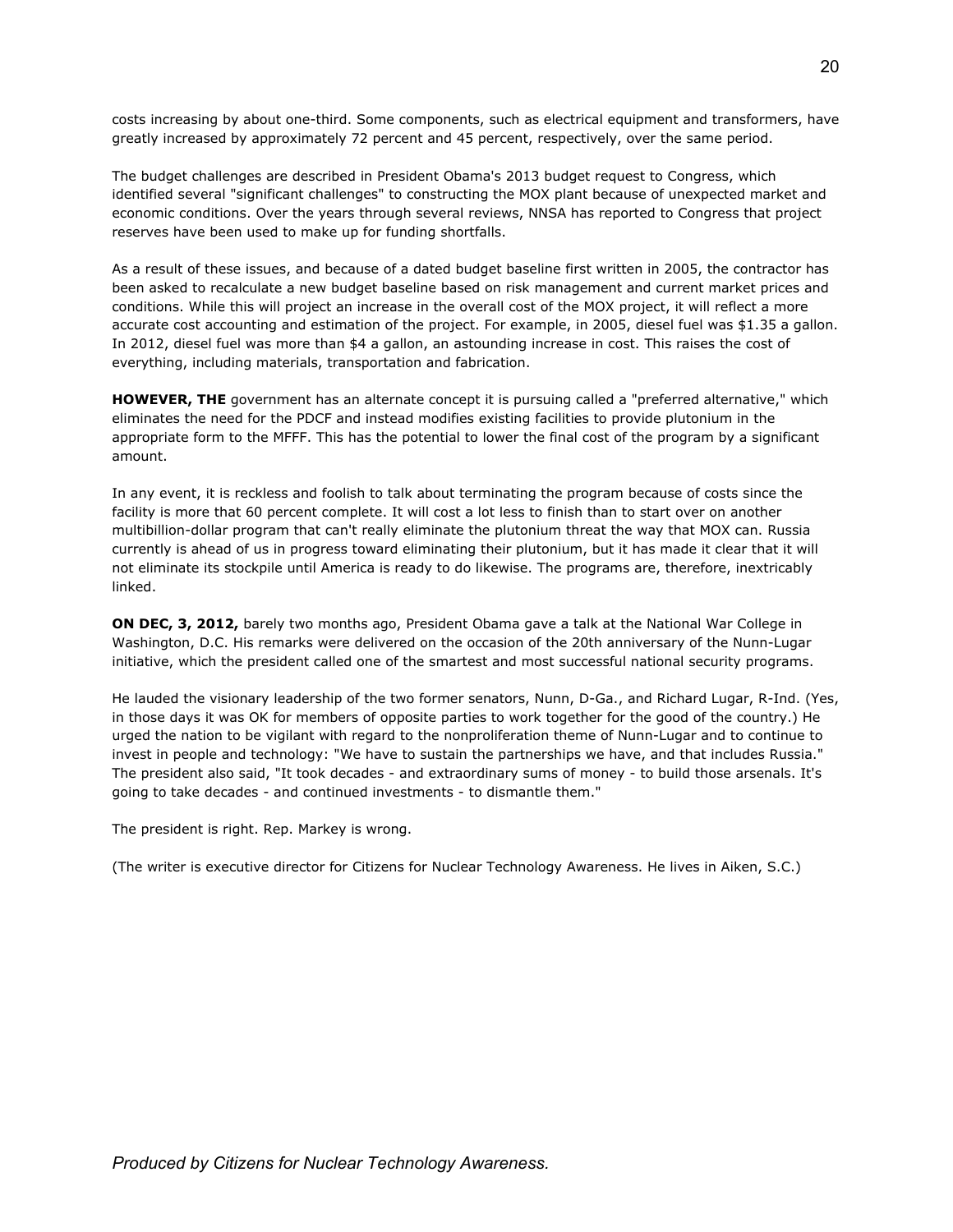6 February, 2013

## **Whither nuclear at SRS?**

Column By Clint Wolfe *The Aiken Standard* Aiken SC

It is great sport to denigrate government programs. It is easy to do, and not many people will argue with you. In contrast, I want to remind you of some very significant accomplishments at the Savannah River Site and encourage you to join me in supporting further SRS involvement in solving many of the nations' remaining nuclear issues.

SRS has the physical and human assets to deal with a wide range of issues of national priority that could keep more than 10,000 people working there for a long time. Issues such as closing the back end of the nuclear fuel cycle, demonstrating clean energy concepts, completing the environmental cleanup, eliminating weapons grade plutonium as designated in our agreements with the Russian Federation, closing nuclear high level liquid waste tanks, and continuing the impressive progress toward reducing the Cold War footprint at the site. Last year SRS closed high level waste tanks No. 18 and No. 19 (the first ones at SRS in 15 years) and are on track to close two more in 2013. They also are about to pour their 3,600th canister of vitrified high level waste. More than 48 million curies of nuclear material have been secured in borosilicate glass, and the saltstone disposal facility, designed to take lower curie content material, also had a record year in 2012.

Without fanfare, the site essentially completed shipment of transuranic wastes to the Waste Isolation Pilot Plant in New Mexico, more than 20 years ahead of schedule. By the end of 2013, SRS plans to have shipped all transuranic waste to WIPP. These transuranic wastes included material generated at SRS and shipped here from Rocky Flats and Mound Laboratories as those sites were de-inventoried and closed. This astonishing accomplishment contradicts the often heard complaint that nuclear waste stays wherever it is.

The risk reduction corresponding to these accomplishments is enormous. SRS has assets to deal with other high-priority national issues. President Obama has cited the need for continuing the cleanup of the cold war legacy, proceeding with nonproliferation programs, energy independence, clean energy production, development of biofuels, interim storage of used nuclear fuel, and leadership in nuclear reactor and fuel cycle technology. Despite SRS's attributes, the role that it will play in resolving the nation's energy issues is uncertain due to a number of factors.

First, DOE's visionary road map adopted for the future of SRS presents a scope challenge for the current landlord at the site. The landlord is DOE's Environmental Management organization, whose charter centers on cleanup of Cold War legacy materials. Environmental Management's priorities do not include many of the national priorities mentioned above. Although many good people in Environmental Management see no conflict in its mission and using the assets at the SRS to tackle the nation's nuclear issues, all of which include waste and environmental management (which are precisely Environmental Management's scope), apparently they have been told to use those assets on legacy cleanup - period.

So we have a situation where bureaucrats in Washington, D.C., stymied an initiative by the local DOE-SR and its contractor to enter into agreements with potential suppliers of small modular reactors to demonstrate these new reactors at SRS, apparently because this activity was not dictated by the right bureaucrat. This decision strikes a chilling blow to the SRS, its national laboratory (namely, the Savannah River National Laboratory - SRNL) and its visionary leadership. It is incomprehensible that some in Washington, D.C., place themselves in the position of defining (indeed, prescribing) legitimate activities for a national laboratory at such a micro-level. SRNL was in the process of responding to a DOE Federal Opportunity Announcement in conjunction with industry partners to site one or more SMRs at SRS when